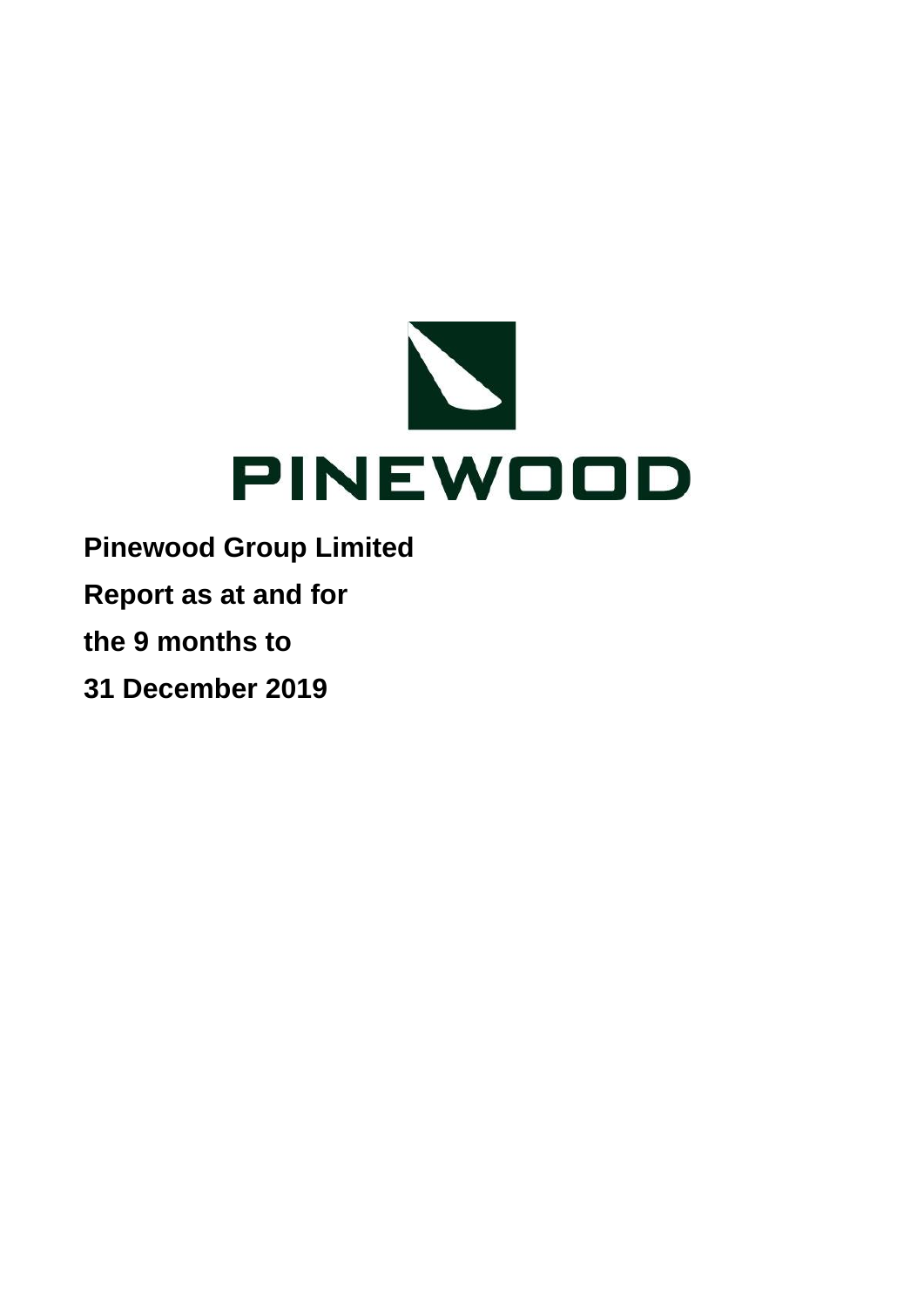# **Third quarter highlights**

# **Operational and industry highlights**

- Stage occupancy, at our UK studios, of 99% in the 9 months to 31 December 2019 compares with 93% in the 9 months to 31 December 2018.
- The combined spend on film and high-end TV production in the UK for 2019 was £3,616 million, a 16% increase from the £3,122 million spend in 2018 and the highest UK production spend figure ever reported.
- The Government's new estimates show the Creative Industries contributed £111.7bn to the UK economy in 2018, accounting for 5.8% of UK GVA. Between 2017 and 2018, the Creative Industries' GVA grew by 7.4% in real terms, which is more than five times the growth rate of the UK economy (1.4% increase).
- The 25th James Bond film, *No Time To Die*, completed principal photography on 25 October 2019.

# **Strategic highlights**

A number of strategic initiatives were addressed over the quarter to 31 December 2019 "Q3 2020":

- Disney: the Group commenced its multi-year contract with Disney on 1 January 2020, which will see them occupy 100% of the existing production accommodation at Pinewood Studios.
- Netflix: the Group commenced its multi-year contract with Netflix on 31 October 2019, which will see them occupy 100% of the existing production accommodation at Shepperton Studios.
- Pinewood Studios expansion: continuing to make progress on delivering the 5 new stages (c.100k sq.ft) at Pinewood West which, subject to achieving planning consent and delivery, will be leased to Disney under the existing long-term contract.
- Shepperton development: We continue to progress the detailed design and assess the feasibility of the expansion.

# **Financial highlights**

The table below provides an overview of key performance indicators for the period:

|                                | 9 months<br>ended 31<br>Dec 2019<br>£'000 | 9 months<br>ended 31<br>Dec 2018<br>£'000 | Year ended<br>31 March<br>2019<br>£'000 | Year ended<br>31 March<br>2018<br>£'000 |
|--------------------------------|-------------------------------------------|-------------------------------------------|-----------------------------------------|-----------------------------------------|
| Revenue *                      | 70,491                                    | 63,554                                    | 85,928                                  | 79,690                                  |
| <b>Adjusted EBITDA</b>         | 41,888                                    | 32,915                                    | 44,672                                  | 42,338                                  |
| Adjusted EBITDA margins        | 59.4%                                     | 51.8%                                     | 52.0%                                   | 53.1%                                   |
| Cash generated from operations | 69,836                                    | 34,760                                    | 52,748                                  | 23,624                                  |
| Capital investment**           | (34,385)                                  | (21, 317)                                 | (42,077)                                | (6, 399)                                |
| Adjusted net debt              | (450,566)                                 | (207, 059)                                | (210, 257)                              | (207, 681)                              |

\* Revenue in the year to 31 March 2018 excludes the ceased Media Investment segment

\*\* Capital investment represents the total purchase of property, plant and equipment, purchase of intangible assets, investment in joint ventures and repayments from joint ventures, net of proceeds from disposal of property, plant and equipment, intangibles and joint ventures, as disclosed in the cash flow statement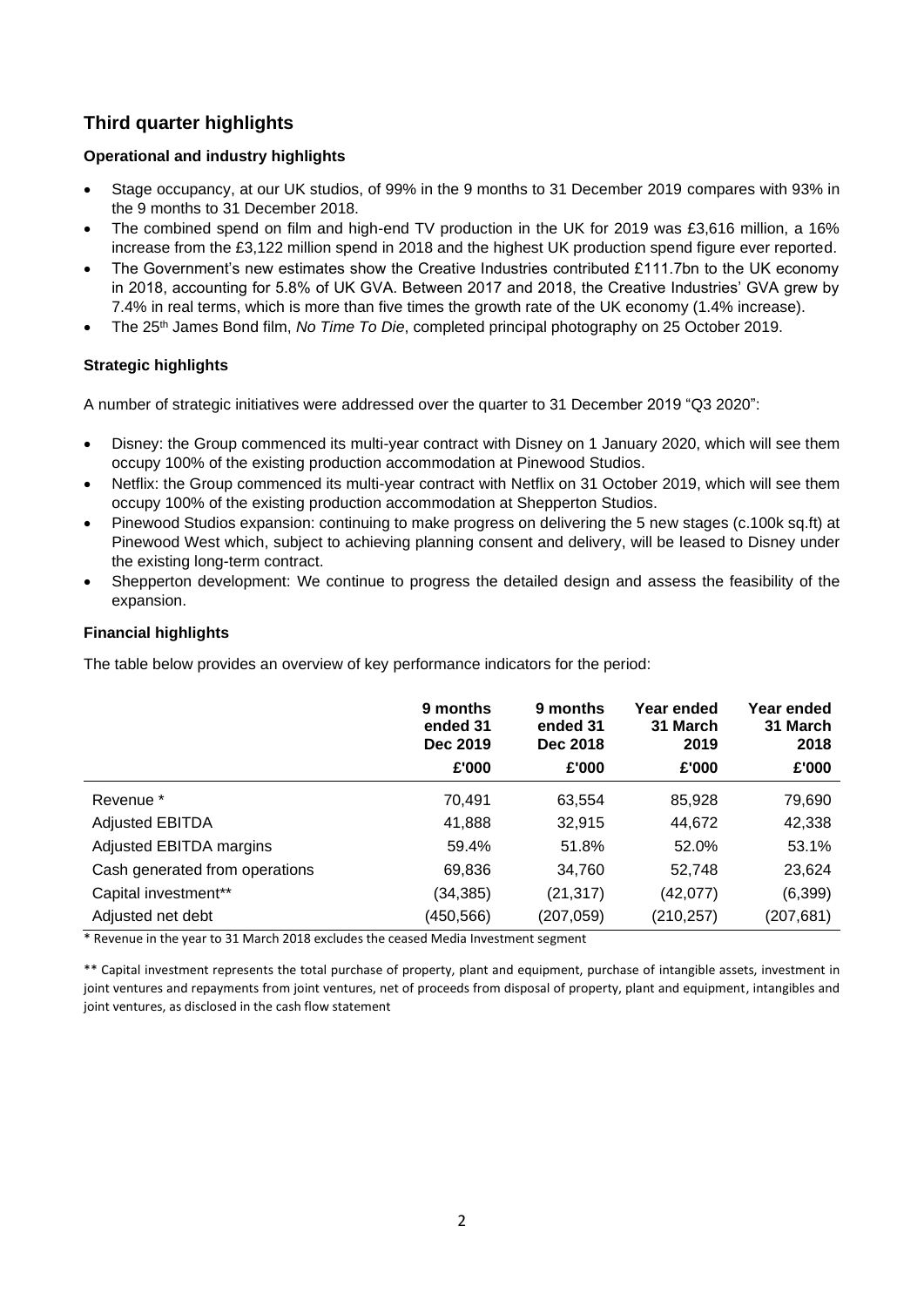# *Turnover*

In the 9 months to 31 December 2019 ("Q3 YTD 2020"), turnover increased by £6.9 million or 10.9% to £70.5 million (Q3 YTD 2019: £63.6 million). Throughout the year, UK studios has seen increased revenues, with higher occupancy in other production accommodation, 99% stage occupancy (Q3 YTD 2019: 93%), Pinewood East phase II ('PWE II') coming on-line in Q3 2020 and an increase in the overall rate-card. Further, one of our new multi-year contracts contains an inflationary clause which stipulates that the initial rental will increase by a fixed percentage at each anniversary over the lease term; the increase being reviewed periodically against RPI. In accordance with FRS102, the revenue over the initial lease period is being recognised on a straight-line basis, rather than increasing each year. Revenue generated from the three dedicated television studios has also trended upwards since last year, with several new shows being filmed at Pinewood.

Partially offsetting this strong performance was lower income from our ancillary Picture Services post-production business which we have now exited.

In February, we announced the proposed closure of the Creative Audio department, with the space currently occupied by the team intended to be rented to other occupiers.

# *Adjusted EBITDA*

Adjusted EBITDA increased by £9.0 million to £41.9 million (Q3 YTD 2019: £32.9 million) due to: (i) the increase in revenue commented above; (ii) an improvement in gross margins by 6.4ppt to 57.5% (Q3 YTD 2019: 51.1%) mainly reflecting the growth in UK studio activity and revenues; and (iii) an improvement in occupancy levels and performance at the joint venture in Atlanta before its sale to our joint venture partners.

|                                                                                                     | 9 months<br>ended 31<br>Dec 2019<br>£'000 | 9 months<br>ended 31<br>Dec 2018<br>£'000 | Year ended<br>31 March<br>2019<br>£'000 | Year ended<br>31 March<br>2018<br>£'000 |
|-----------------------------------------------------------------------------------------------------|-------------------------------------------|-------------------------------------------|-----------------------------------------|-----------------------------------------|
| Profit on ordinary activities after taxation                                                        | 7,682                                     | 15,210                                    | 21,321                                  | 24,358                                  |
| Net Interest payable***                                                                             | 5.114                                     | 4,343                                     | 6,200                                   | 2,294                                   |
| Tax charge on profit on ordinary activities***<br>Depreciation of property, plant and<br>equipment  | 6,339<br>7,025                            | 4,887<br>6,502                            | 6.224<br>8,707                          | 5,905<br>8,811                          |
| Amortisation of goodwill                                                                            | 423                                       | 423                                       | 560                                     | 560                                     |
| Exceptional items (inc. associated tax)                                                             | 15,305                                    | 546                                       | 708                                     | (549)                                   |
| Operating loss from Media Investment<br>(Gain)/Loss on disposal of property, plant<br>and equipment |                                           | 60<br>944                                 | 952                                     | 905<br>54                               |
| <b>Adjusted EBITDA</b>                                                                              | 41,888                                    | 32,915                                    | 44,672                                  | 42,338                                  |

# **Reconciliation of profit on ordinary activities after taxation to adjusted EBITDA**

\*\*\* Excluding exceptional items

Q3 YTD 2020: Net interest payable excludes exceptional interest charges of the make-whole payment and the write-off of unamortised arrangement fees in connection with the December 2017 financing of the £250 million senior secured notes. Tax charge on ordinary activities excludes tax in relation to the exceptional items in the year.

## *Cash flow and capital expenditure*

The cash balance at 31 December 2019 was £99.4 million compared with a balance of £39.9 million at 31 March 2019 and £43.2 million at 31 December 2018. The movement in cash since 31 March 2019 is attributable to a cash inflow of £59.9 million and a foreign exchange loss on cash balances of £0.4 million.

The YTD cash inflow of £59.9 million at 31 December 2019 compares with an increase in cash of £0.1 million at 31 December 2018. This period-on-period change principally reflects a £44.5 million improvement in net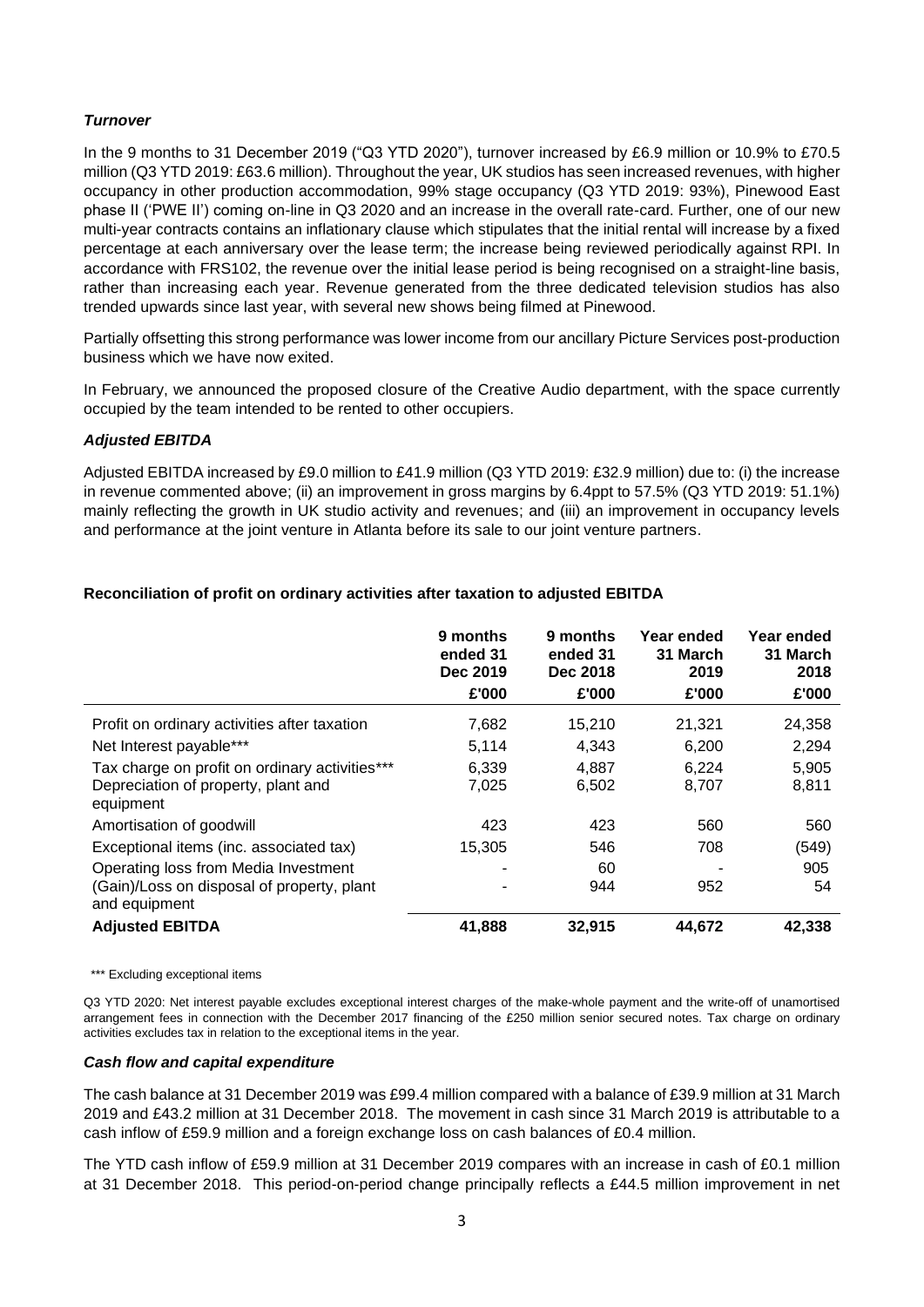cash from financing activities, which is largely from the net proceeds from the refinancing in September 2019, a receipt of £12.1 million proceeds from the sale of our 40% share of the Pinewood Atlanta Studios, a £6.3 million improvement in cash flow from operating activity before changes in working capital and a net improvement in the working capital inflow of £28.7 million, principally in connection with our multi-year and other key contracts. This is offset by £4.4 million and £2.3 million higher interest and tax payments respectively in the year and £25.1 million increased capital expenditure as the Group continues the strategic improvement and expansion of its Pinewood studios.

## *Adjusted Net debt and liquidity*

Adjusted net debt as at 31 December 2019 stood at £450.6 million, based on the £550.0 million of senior secured notes and a cash balance of £99.4 million and the remaining negligible balance of our asset financing. Adjusted net debt at 31 March 2019 was £210.3 million, based on £250.0 million of senior secured notes and a cash balance of £39.9 million and asset financing of £0.2 million.

## **Paul Golding, CEO, commented**

The UK studios continue to perform well. Importantly, the two long-term contracts with Disney and Netflix at Pinewood and Shepperton have now started thereby ensuring full occupancy of all the existing production accommodation for several years to come. This has transformed the business. Further, securing two of the most prolific content producers is a strong endorsement of Pinewood's expertise in operating world class studios.

The amount spent on film and high-end television production in the UK in 2019 was the highest ever reported. With this demand, we are continuing the detailed design of our expansion plans at Pinewood and Shepperton.

The next Investor update is scheduled for 24 June 2020.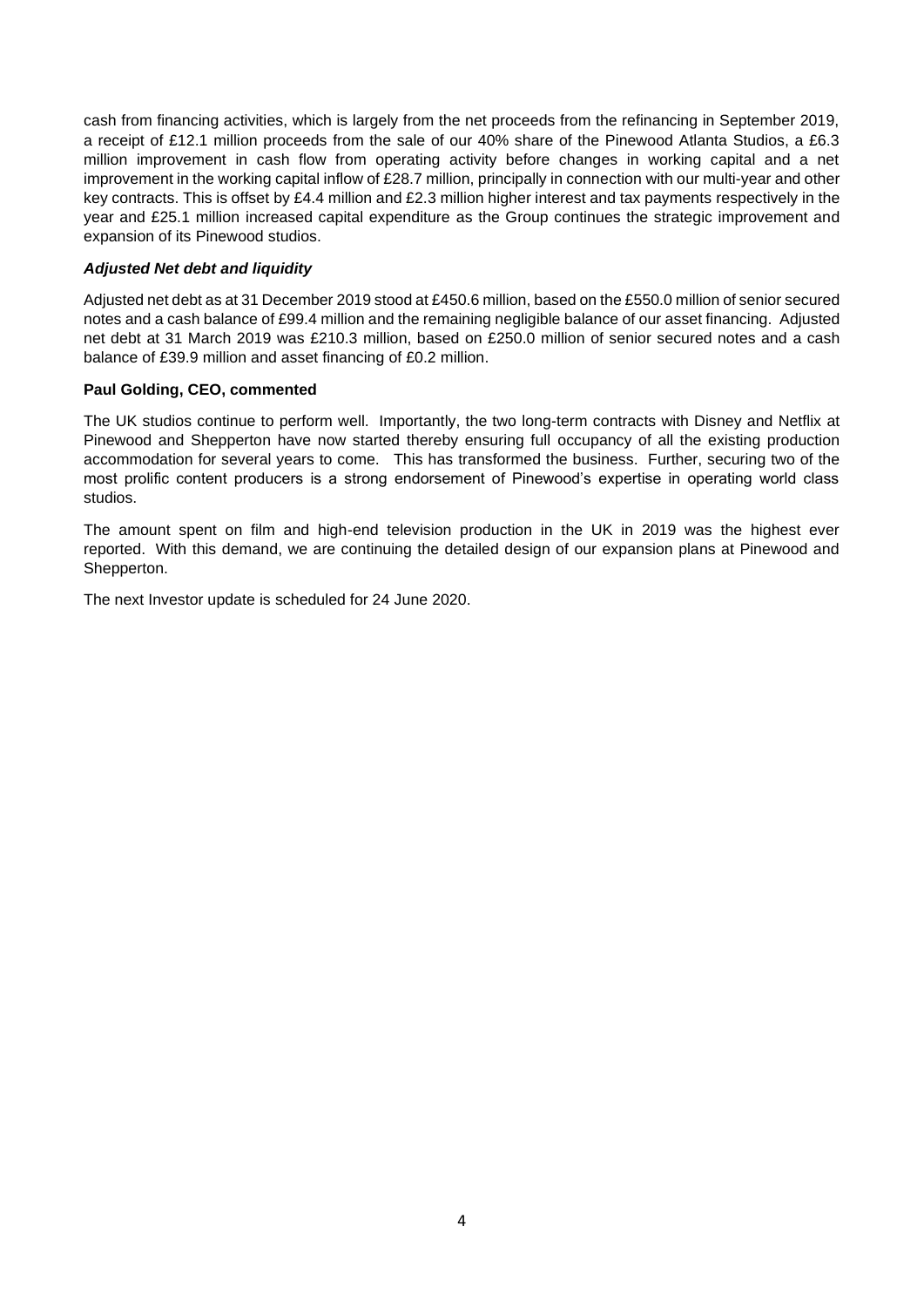## **General information**

Pinewood is the leading independent provider of the real estate that is required for the production of film and television content. Founded in 1936 and headquartered in the United Kingdom, Pinewood owns premium, large-scale facilities also known as studios, for hosting film, television and other media productions. Our freehold studios are located in prime locations near London and make Pinewood a preferred choice for major film production companies. Pinewood branded studios have hosted over 2,000 films, among them 167 Oscar winners, 228 BAFTA winners and numerous blockbuster film productions with budgets of over \$100.0 million.

## **Presentation of financial information**

Unless otherwise indicated, the financial information presented in this report is the historical consolidated financial information of the Group.

This report includes or derives information from the following financial sources:

- The unaudited consolidated financial information of the Group as of and for the 3 months ended 31 December 2019 ("Q3 2020", "Q3 FY20"), and the comparative period as of and for the 3 months ended 31 December 2018 ("Q3 2019" or "Q3 FY19"), prepared in accordance with FRS 102.
- The unaudited consolidated financial information of the Group as of and for the 9 months ended 31 December 2019 ("Q3 YTD 2020", "Q3 YTD FY20"), and the comparative period as of and for the 9 months ended 31 December 2018 ("Q3 YTD 2019" or "Q3 YTD FY19"), prepared in accordance with FRS 102.
- The audited consolidated financial information of the Group as of and for the year ended 31 March 2019 ("FY 2019") is prepared in accordance with FRS 102. The financial year for the Group runs from 1 April following the previous financial year end to 31 March each calendar year.

## **Further information for the noteholders**

This interim report was prepared in accordance with the indenture dated 25 September 2019 among Pinewood Finco PLC, as issuer, the guarantors named therein, Deutsche Trustee Company Limited, as Trustee, and Deutsche Bank AG London Branch, as security agent and as paying agent.

This interim report may include forward-looking statements. All statements other than statements of historical fact included in this interim report, including those regarding the Group's financial position, business and acquisition strategy, plans and objectives of management for future operations are forward-looking statements. Such forward-looking statements involve known and unknown risks, uncertainties and other factors which may cause the out-turned results, performance or achievements of the Group, or industry results, to be materially different from any future results, performance or achievements expressed or implied by such forward-looking statements.

Such forward-looking statements are based on numerous assumptions regarding the Group's present and future business strategies and the environment in which the Group will operate in the future. Many factors could cause the out-turned results, performance or achievements to differ materially from those in the forward-looking statements. Forward-looking statements should, therefore, be construed in light of such risk factors and undue reliance should not be placed on forward-looking statements. These forward-looking statements speak only as of the date of this interim report. The Group expressly disclaims any obligations or undertaking, except as required by applicable law and regulations to release publicly any updates or revisions to any forward-looking statement contained herein to reflect any change in the Group's expectations with regard thereto or any changes in events, conditions or circumstances on which any such statement is based.

The financial results presented in this presentation are preliminary and may change. This financial information includes calculations or figures that have been prepared internally by management and have not been reviewed or audited by our independent chartered accounting firm. There can be no assurance that the Group's actual results for the period presented herein will not differ from the preliminary financial data presented herein and such changes could be material. This preliminary financial data should not be viewed as a substitute for full financial statements prepared in accordance with FRS 102 and is not necessarily indicative of the results to be achieved for any future periods. This preliminary financial information, and previously reported amounts, could be impacted by the effects of further review by the Board of Directors.

## **Use of non-FRS 102 financial information**

This interim report contains certain non-UK GAAP and non-IFRS financial measures and ratios, including, Adjusted EBITDA, Adjusted EBITDA margin, Adjusted net debt, and certain other measures (collectively, "**Non-GAAP Measures**") that are not required by, or presented in accordance with UK GAAP, IFRS or the accounting measures of any other jurisdiction.

In this interim report, "Adjusted EBITDA" is calculated as profit on ordinary activities before interest receivable and similar income, interest payable and similar charges, tax (credit)/charge on profit on ordinary activities, depreciation of property, plant and equipment, impairment of long-term assets, amortisation of goodwill, exceptional items, operating loss attributable to Media Investment (ceased) and gain/loss on disposal of property, plant and equipment.

In this interim report, "Adjusted EBITDA margin" is calculated as Adjusted EBITDA (which includes the impact of income from participating interests and based on financial statements prepared in accordance with UK GAAP) divided by turnover (excluding Media Investment (ceased)) (which does not include the impact of income from participating interests).

In this interim report, "adjusted net debt" is calculated as debt net of cash balances, ignoring the unamortised loan issue costs.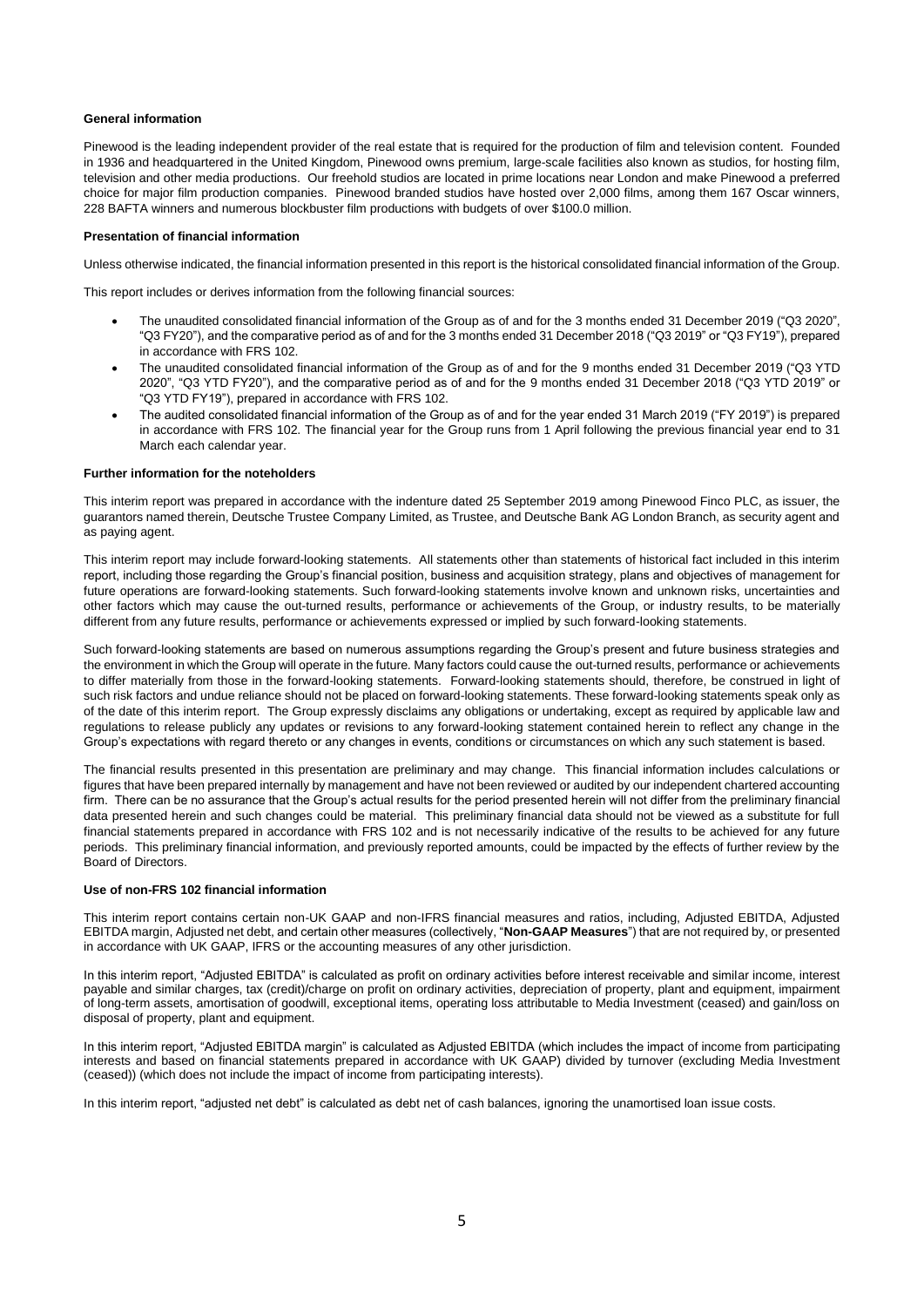# **Financial update for the three months ended 31 December 2019**

# **Group Statement of Comprehensive Income**

# *Turnover*

Turnover increased by £3.2 million or c. 15.8% to £23.6 million (Q3 2019: £20.4 million) in the 3 months to 31 December 2019. UK studios saw increased revenues, with higher occupancy in both other production accommodation and stages in the quarter, increased capacity at PWE II, and an uplift from recognising revenue from one of the multi-year contracts on a straight-line basis over the initial term of the lease. The strong performance from the utilisation of the UK studios has been partially offset by a continued reduction in revenue generated by Picture Services, a part of the post-production business which we have now exited.

# *Cost of sales*

Cost of sales increased by c. £0.6 million to £10.6 million (Q3 2019: £10.0 million). Q3 2020 saw increased energy costs, principally due to a significant energy refund earned over a number of years but recognised in Q3 2019. Q3 2020 also saw increased rates, security, cleaning and depreciation costs from the opening of PWE II. These cost increases since last year have been mitigated by savings from reduced costs in Picture Services, as the business closed in Q3 2020.

# *Gross profit*

Gross profit increased by £2.6 million to £13.0 million (Q3 2019: £10.4 million) for the reasons set out above, with gross margin increasing by 4.3ppt to 55.1% (Q3 2019: 50.8%).

# *Selling and distribution costs*

Selling and distribution costs decreased in the quarter to £0.2 million (Q3 2019 £0.6 million). Following the commencement of the Netflix contract during the quarter, and the Disney contract on 1 January, one-off professional fees incurred in preparing for and accommodating the multi-year contracts, which had been expensed in the year, were capitalised in Q3 FY20. These amounts will be amortised over the initial periods of the leases.

# *Administrative expenses* \*\*\*

Administration expenses of £0.9 million is c. £0.9 million below the prior year period (Q3 2019: £1.9 million). Following the commencement of the Netflix contract during the quarter, and the Disney contract on 1 January, one-off legal fees, which had been expensed in the year, were capitalised in Q3 FY20. These amounts will be amortised over the initial periods of the leases.

# *Operating profit \*\*\**

Operating profit before exceptional items increased by £3.9 million to £11.8 million and delivered an operating profit margin of 50.1% (Q3 2019: 38.8%).

# *Income from participating interests*

Following the sale of our 40% interest in the joint venture which completed in August 2019 there is no income in the period, compared with a £0.1 million loss in Q3 2019.

# *Interest receivable and similar income*

Interest receivable and similar income increased by c. £1.7 million to £2.9 million (Q3 2019: £1.2 million). The majority of interest receivable relates to interest earned on the loan to the Group's parent company, which was increased as part of the refinancing in September 2019.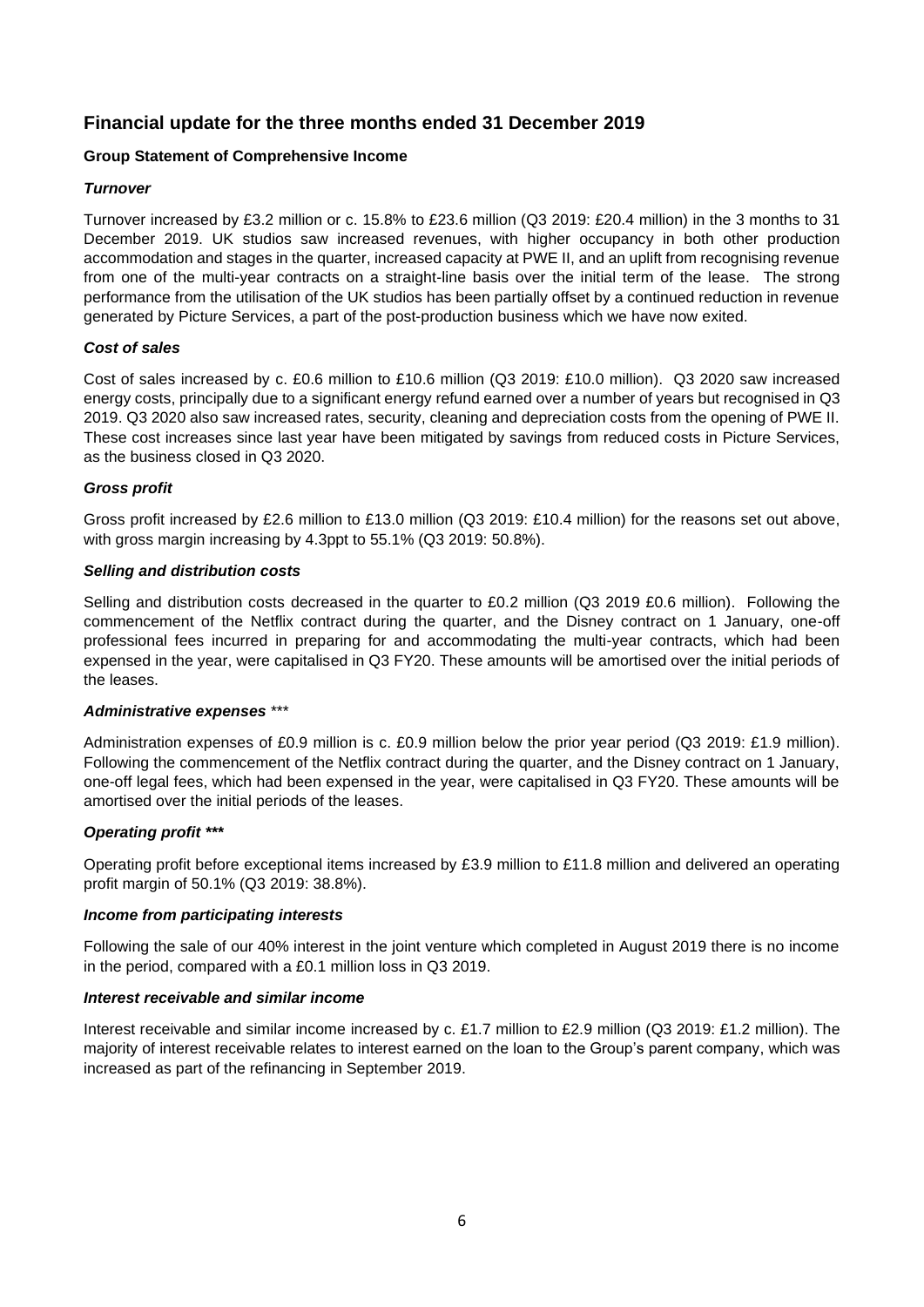## *Interest payable and similar charges \*\*\**

Interest payable and similar charges increased to £4.4 million (Q3 2019: £2.9 million), with higher costs in relation to the senior secured notes, partially offset by an improvement in the fair value of our derivative financial instruments.

## *Tax charge on profit on ordinary activities \*\*\**

The tax charge on profit on ordinary activities increased by £0.3 million to £1.7 million (Q3 2019: £1.4 million).

\*\*\* Excluding exceptional items

## **Cash flow**

The cash balance at 31 December 2019 was £99.4 million compared with a balance of £67.5 million at 30 September 2019. Net cash inflow in the quarter was £32.8 million and we recognised a foreign exchange loss of £0.9 million on our overseas cash balances. There was an £11.9 million cash inflow from operating activities before changes in working capital, together with a working capital inflow of £35.2 million principally in connection with our multi-year and other contracts. Capital expenditure of £10.0 million was outlaid in the quarter, relating mainly to the development of Pinewood East phase II, and £3.2 million was paid in refinancing fees.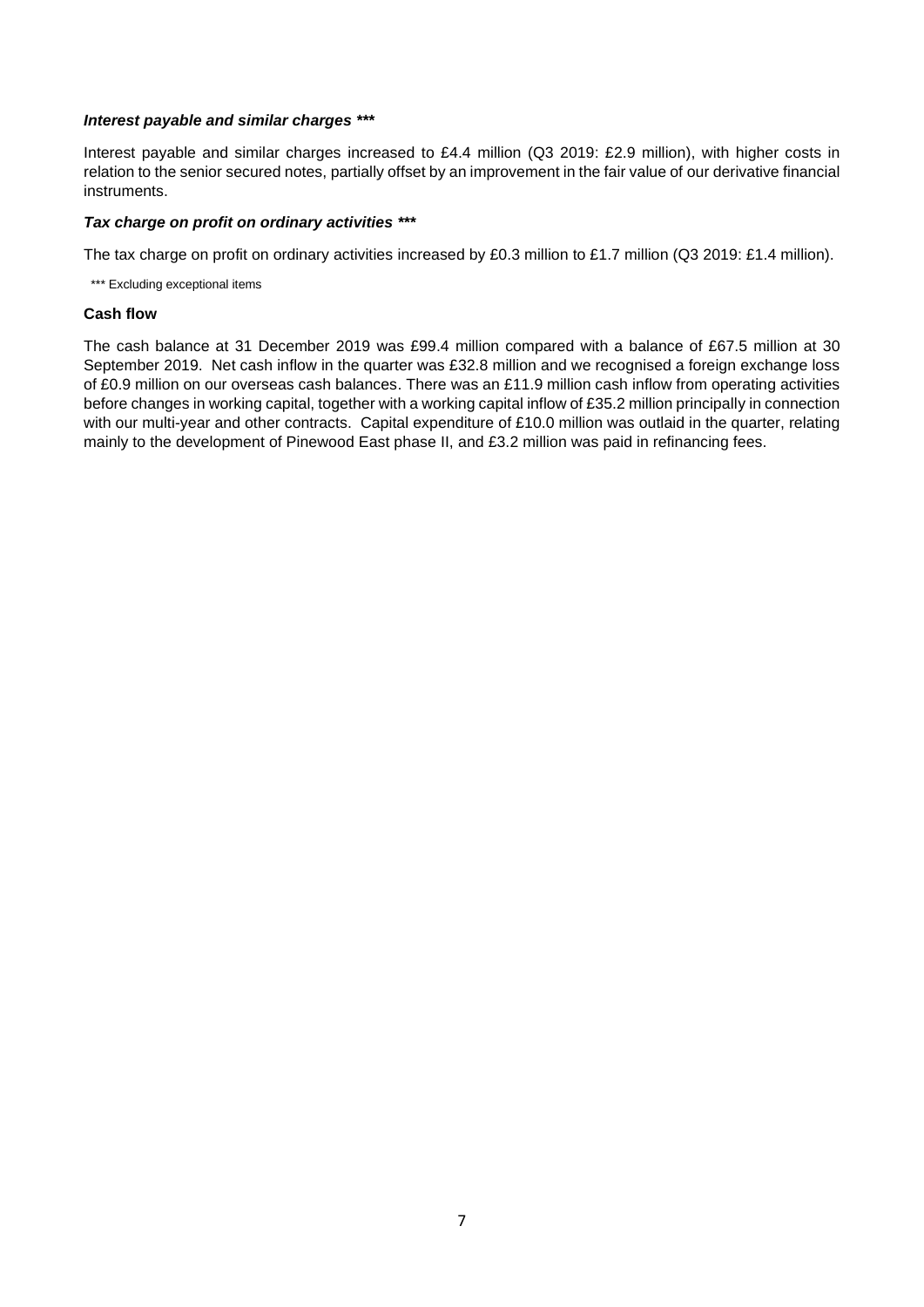# **Financial update for the nine months ended 31 December 2019**

# **Group Statement of Comprehensive Income**

# *Turnover*

In the 9 months to 31 December 2019 ("Q3 YTD 2020"), turnover increased by £6.9 million or 10.9% to £70.5 million (Q3 YTD 2019: £63.6 million). Throughout the year, UK studios has seen increased revenues, with higher occupancy in other production accommodation, 99% stage occupancy (Q3 YTD 2019: 93%), Pinewood East phase II ('PWE II') coming on-line in Q3 2020 and an increase in the overall rate-card. Further, one of our new multi-year contracts contains an inflationary clause which stipulates that the initial rental will increase by a fixed percentage at each anniversary over the lease; the increase being reviewed periodically against RPI. In accordance with FRS102, the revenue over the initial lease term is being recognised on a straight-line basis, rather than increasing each year. Revenue generated from the three dedicated television studios has also trended upwards since last year, with several new shows being filmed at Pinewood.

Partially offsetting this strong performance was lower income from our ancillary Picture Services post-production business which we have now exited.

# *Cost of sales*

Cost of sales expenditure decreased by c. £1.1 million to £29.9 million (Q3 YTD 2019: £31.1 million). This was mainly due to the non-recurrence of a £0.9 million prior year loss on disposal of certain assets affected by the real estate optimisation programme. Further, there were savings in our post-production business, together with a release of certain debtor provisions in the period following receipt of cash. These savings were partially offset by higher depreciation and rates following the opening of PWE II in autumn 2019 and the return of energy costs to typical levels following an energy refund in the prior year.

# *Gross profit*

Gross profit increased by £8.1 million to £40.6 million (Q3 YTD 2019: £32.5 million) for the reasons set out above. Gross margin increased by 6.4ppt to 57.5% (Q3 YTD 2019: 51.1%), mainly reflecting the growth in UK studio activity and revenues.

# *Selling and distribution costs*

Selling and distribution costs remained the same at c. £1.3 million (Q3 YTD 2019: £1.3 million).

# *Administrative expenses\*\*\**

Administrative expenses decreased slightly by £0.1 million to £4.8 million (Q3 YTD 2019: £4.9 million). It should be noted that with the commencement of the Netflix contract during the quarter, and the Disney contract on 1 January, one-off legal and professional fees which had been expensed in the first half of the year, were capitalised in the Q3 FY20. These amounts will be amortised over the initial periods of the leases.

# *Operating profit*

Operating profit before exceptional items increased by £8.1 million to £34.4 million and delivered an operating profit margin of 48.8% (Q3 YTD 2019: 41.3%).

# *Income from participating interests*

The business delivered a marginally positive result in the period (Q3 YTD 2019: £1.2 million loss), following improved occupancy at the Atlanta Studios. The sale of our 40% interest in the joint venture completed in August 2019.

## *Interest receivable and similar income*

Interest receivable and similar income increased by £1.5 million to £5.8 million (Q3 YTD 2019: £4.3 million). This relates to interest earned on the loan to the Group's parent company, originally created in December 2017, and which was increased by £175.0 million following the September 2019 refinancing.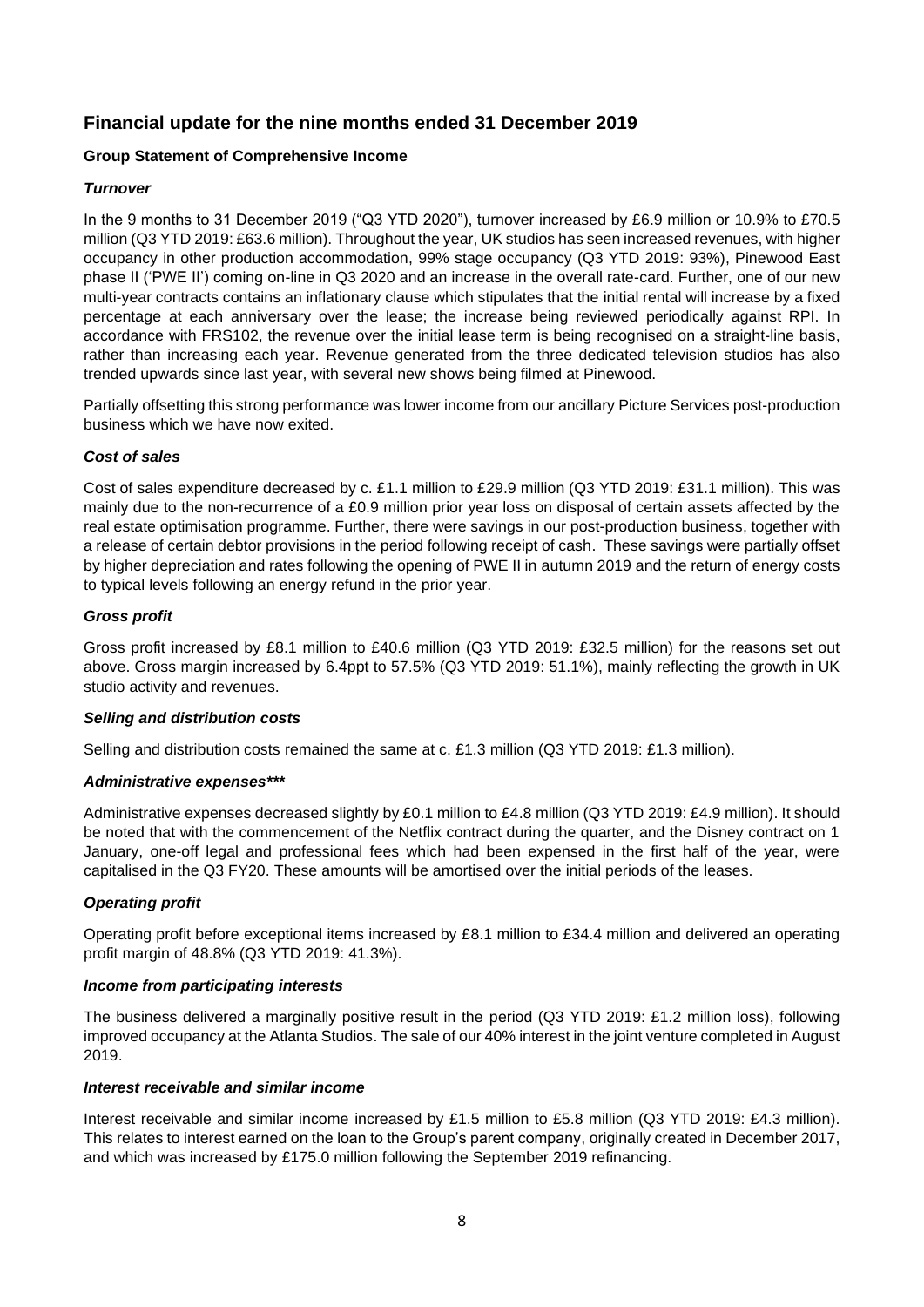## *Interest payable and similar charges\*\*\**

Interest payable and similar charges increased by £2.3 million to c. £10.9 million (Q3 YTD 2019: £8.6 million), following the refinancing in September 2019, and the increase in the principal amount of senior secured notes.

## *Tax charge on profit on ordinary activities\*\*\**

The tax charge on profit on ordinary activities increased by £1.5 million to £6.3 million (Q3 YTD 2019<sup>†</sup>: £4.9 million), and an effective tax rate of 21.6% (Q3 YTD 2019: 23.7%). The prior year suffered from a greater degree of unrelieved tax losses, whilst this year is benefitting from the unwinding of a deferred tax liability on accelerated capital allowances, which together explains the change in the effective rate.

\*\*\* Excluding exceptional items

 $\dagger$  The tax charge for the nine months to December 2018 has been restated to £4.9 million from £4.0 million, following the finalisation of the year end position

## **Exceptional items**

A significant level of company and financial restructuring has been achieved within the first nine months of the year. During the period to December 2019, the following items have been presented as exceptional items:

- Administrative expenses (£1.1 million): Comprises (i) c. £0.7 million of income in relation to the early termination of our sales and marketing arrangement with Iskandar Malaysia Studios: (ii) a cost of £0.1 million in relation to restructuring initiatives mainly delivered in Q1 2020; and (iii) a £1.7 million charge in connection with a step-up in the Group's equity holding of PMBS Holding Ltd ('PMBS') from 15% to 25%. In FY15, the Group awarded an exclusive lighting contract at the Group's studios to PMBS, in exchange for a 15% holding of PMBS's equity, rising to 25% in December 2019. The increase in the Group's equity holding to 25% has led to its reclassification as an associate and the reversal of previously recognised fair value gains down to the original cost of £nil;
- Other operating costs (£2.6 million): Since the acquisition of 50% of Shepperton from the joint venture partners in December 2014, a complex corporate structure has been in place around the subsidiary ownership of the studio. During the period, the structure has been simplified in advance of the commencement of the contract with Netflix, thereby reducing future costs. This resulted in a one-off stamp duty land tax ('SDLT') payment of £2.6 million;
- Loss on disposal of joint ventures (£1.8 million): Relates to the sale of our 40% interest in Pinewood Atlanta Studios. This is recognised net of a performance related earn-out income of £0.5 million, which was earned in December 2019, but received in Q4 2020;
- Interest payable and similar charges (£11.8 million): Comprises charges in relation to the refinancing in September 2019 – (i) £5.9 million 'make-whole' payment to the investors of the £250 million 3.75% senior secured notes, and (ii) £5.9 million write-off in relation to the associated unamortised arrangement fees; and
- A tax credit of £2.0 million in relation to the items above.

The prior year period to December 2018 included restructuring costs net of tax of £0.5 million.

# **Liquidity and capital resources**

## *Cash flow*

The cash balance at 31 December 2019 was £99.4 million compared with a balance of £39.9 million at 31 March 2019 and £43.2 million at 31 December 2018. The movement in cash since 31 March 2019 is attributable to a cash inflow of £59.9 million and a foreign exchange loss on cash balances of £0.4 million.

The YTD cash inflow of £59.9 million at 31 December 2019 compares with an increase in cash of £0.1 million at 31 December 2018. This period-on-period change principally reflects a £44.5 million improvement in net cash from financing activities, which is largely from the net proceeds from the refinancing in September 2019, a receipt of £12.1 million proceeds from the sale of our 40% share of the Pinewood Atlanta Studios, a £6.3 million improvement in cash flow from operating activity before changes in working capital and a net improvement in the working capital inflow of £28.7 million, principally in connection with our multi-year and other key contracts. This is offset by £4.4 million and £2.3 million higher interest and tax payments in the year and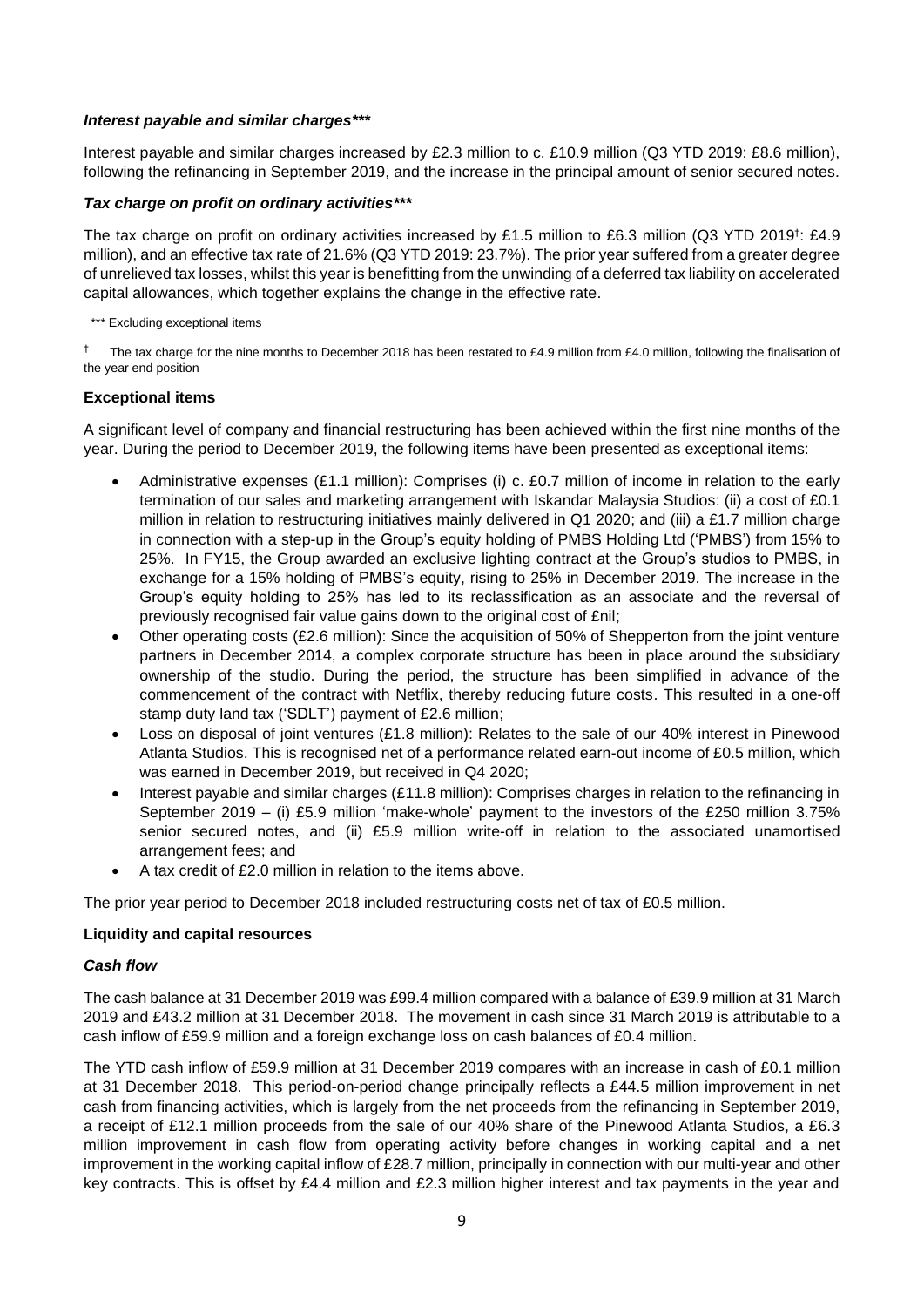£25.1 million increased capital expenditure as the Group continues the strategic improvement and expansion of its Pinewood studios.

# *Net cash inflow from operating activities*

Net cash inflow from operating activities increased by £28.4 million to £51.1 million (Q3 YTD 2019: £22.7 million). Excluding exceptional payments with respect of: (i) a £5.9 million refinancing 'make-whole' payment; (ii) £2.6 million SDLT payment; (iii) £0.1 million restructuring costs; and (iv) a receipt of 0.7 million from the early termination of the arrangement with Iskandar Malaysia Studios, net cash inflow would have been c. £59.1 million, being a £36.4 million improvement on Q3 YTD 2019.

Whilst cash flow from operations before changes in working capital improved by £6.3 million, principally due to trading at the UK studios, there has been a £28.7 million net improvement in working capital caused by the timing of receipts from our leases around the financial year end and reporting dates. In addition, net interest paid increased by £4.4 million. Although the Group paid an exceptional 'make-whole' payment of £5.9 million as a part of the refinancing of the senior secured notes, the agreed timing of regular interest payments also changed from June/December to March/September, and Q3 YTD 2020 sees interest payments to 24 September 2019 only, rather than for the period to December. Finally, net corporation tax paid has increased period on period by £2.3 million, following the start of the revised HMRC payment schedule which sees two additional scheduled payments being made in the year.

## *Net cash outflow from investing activities*

Net cash outflow from investing activities was £34.4 million compared with £21.3 million in Q3 YTD 2019. This increase was mainly due £28.1 million higher capital expenditure, principally in relation to the development of Pinewood East Phase II together with the Group's real estate optimisation activities, offset by £12.1 million received for the sale of Pinewood's share in the Atlanta joint venture.

## *Net cash flow from financing*

Net cash inflow from financing was £43.2 million (Q3 YTD 2019: outflow £1.3 million). The period-on-period movement largely reflects the net proceeds from the refinancing, before the exceptional 'make-whole' payment of £5.9 million, which is reported in net cash flow from operating activities.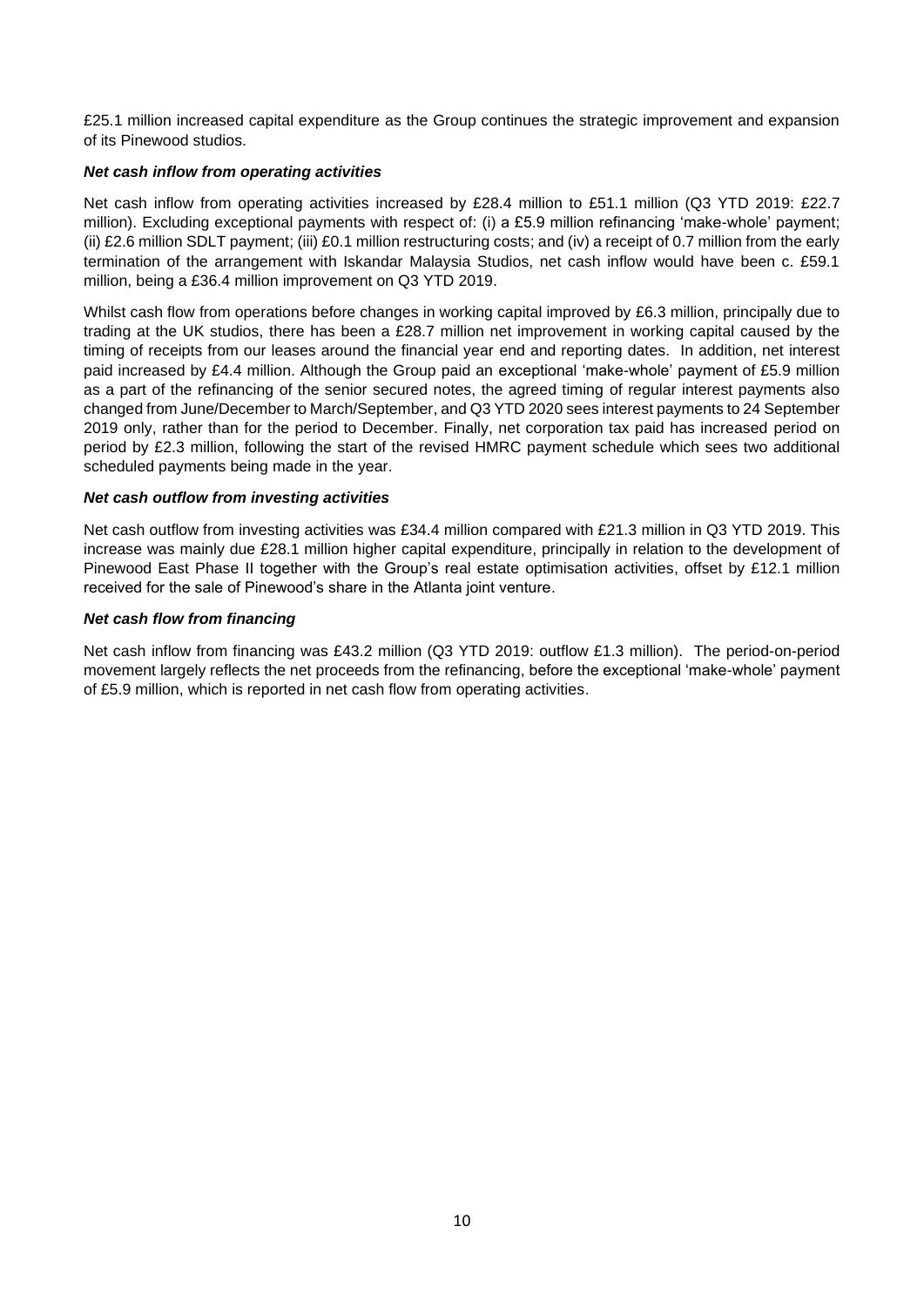# **Interim condensed consolidated financial statements**

Period ended 31 December 2019

Company Registration Number: 03889552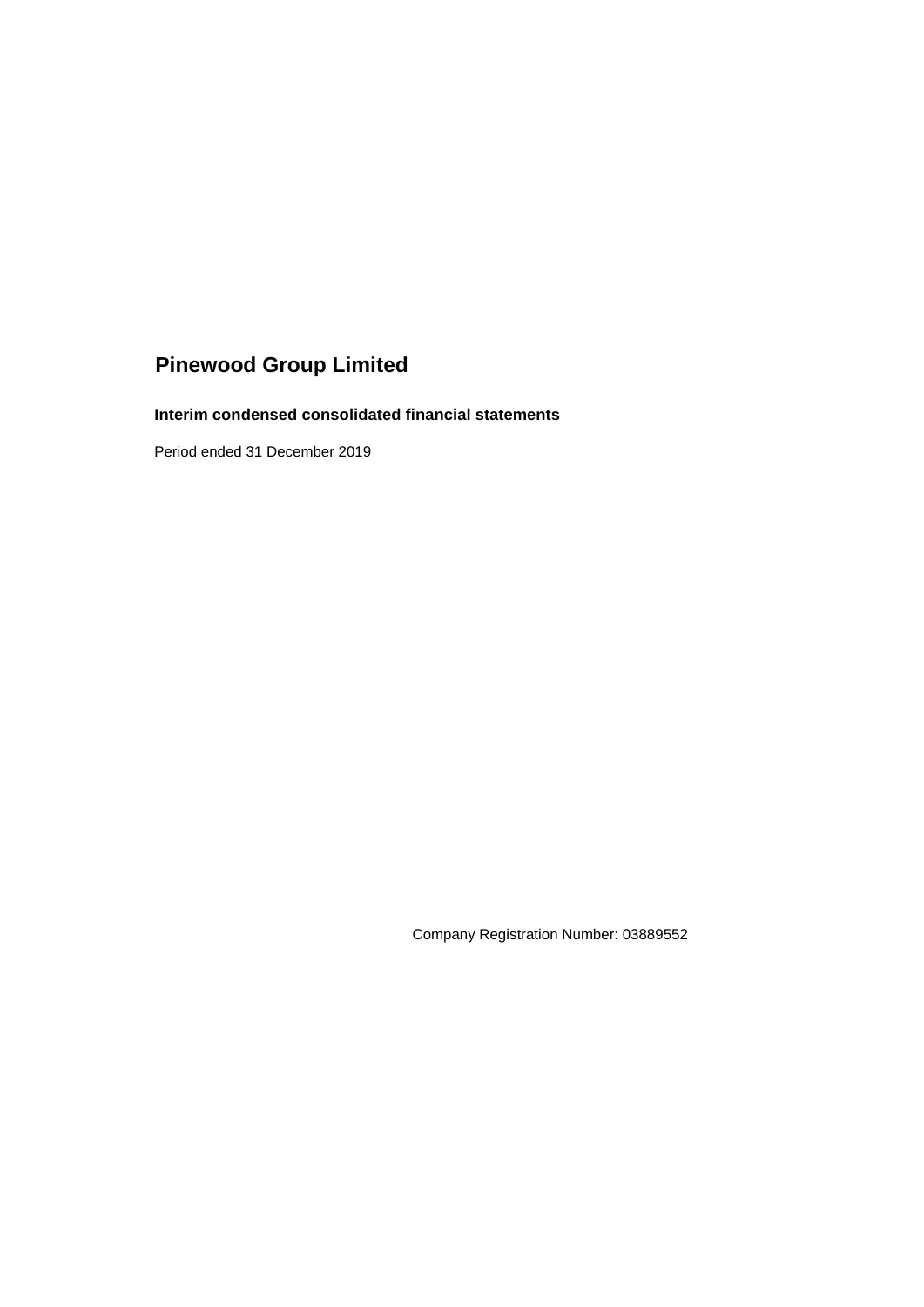#### **Condensed Group Statement of Comprehensive Income**

for the nine months to 31 December 2019

| <b>Exceptional</b><br>items<br><b>Total</b><br>Exceptional<br>items<br>Total<br>31 Mar 2019<br>items<br>(Note 1)<br>items<br>(Note 1)<br>£'000<br>£'000<br>£'000<br>£'000<br>£'000<br><b>Notes</b><br>£'000<br>£'000<br><b>Turnover</b><br>70,491<br>70,491<br>63,554<br>85,928<br>63,554<br>Cost of sales<br>(29, 939)<br>(29, 939)<br>(31,058)<br>(31,058)<br>(40, 956)<br>40,552<br>40,552<br>44,972<br><b>Gross profit</b><br>32,496<br>32,496<br>٠<br>(1, 326)<br>(1, 326)<br>(1, 336)<br>(1,717)<br>Selling and distribution costs<br>(1, 336)<br>٠<br>(4, 843)<br>(5,948)<br>(674)<br>(1, 105)<br>(4,925)<br>(5,599)<br>(8,261)<br>Administrative expenses<br>Other operating costs<br>(2,643)<br>(2,643)<br>$\overline{2}$<br>34,383<br>25,561<br>34,994<br>Operating profit / (loss)<br>(3,748)<br>30,635<br>26,235<br>(674)<br>Loss on disposal of participating interests<br>(1, 773)<br>(1, 773)<br>57<br>57<br>(1, 249)<br>(1, 249)<br>(1, 414)<br>Income from participating interests<br>Interest receivable and similar income<br>3<br>5,776<br>5,776<br>4,278<br>4,278<br>5,679<br>Interest payable and similar charges<br>4<br>(10, 890)<br>(11, 808)<br>(22, 698)<br>(8,621)<br>(8,621)<br>(11, 879)<br>Profit / (loss) before taxation<br>29,326<br>(17, 329)<br>11,997<br>(674)<br>19,969<br>27,380<br>20,643<br>2,024<br>5<br>Tax (charge) / credit<br>(6, 339)<br>(4, 315)<br>128<br>(6,059)<br>(4,887)<br>(4,759)<br>(15, 305)<br>7,682<br>15,210<br>Profit / (loss) after taxation<br>22,987<br>15,756<br>(546)<br>21,321<br>Other comprehensive income<br>Exchange differences on translation of foreign operations<br>on consolidation<br>826<br>826<br>1,295<br>1,295<br>809<br>23,813<br>(15, 305)<br>8,508<br>17,051<br>(546)<br>16,505<br>22,130<br>Total comprehensive income for the period |  | <b>Before</b> | 9 month period ended 31 Dec 2019<br><b>Exceptional</b> | Before | 9 month period ended 31 Dec 2018<br>Exceptional | Year ended |
|-----------------------------------------------------------------------------------------------------------------------------------------------------------------------------------------------------------------------------------------------------------------------------------------------------------------------------------------------------------------------------------------------------------------------------------------------------------------------------------------------------------------------------------------------------------------------------------------------------------------------------------------------------------------------------------------------------------------------------------------------------------------------------------------------------------------------------------------------------------------------------------------------------------------------------------------------------------------------------------------------------------------------------------------------------------------------------------------------------------------------------------------------------------------------------------------------------------------------------------------------------------------------------------------------------------------------------------------------------------------------------------------------------------------------------------------------------------------------------------------------------------------------------------------------------------------------------------------------------------------------------------------------------------------------------------------------------------------------------------------------------------------------------------------------------------------------------|--|---------------|--------------------------------------------------------|--------|-------------------------------------------------|------------|
|                                                                                                                                                                                                                                                                                                                                                                                                                                                                                                                                                                                                                                                                                                                                                                                                                                                                                                                                                                                                                                                                                                                                                                                                                                                                                                                                                                                                                                                                                                                                                                                                                                                                                                                                                                                                                             |  |               |                                                        |        |                                                 |            |
|                                                                                                                                                                                                                                                                                                                                                                                                                                                                                                                                                                                                                                                                                                                                                                                                                                                                                                                                                                                                                                                                                                                                                                                                                                                                                                                                                                                                                                                                                                                                                                                                                                                                                                                                                                                                                             |  |               |                                                        |        |                                                 |            |
|                                                                                                                                                                                                                                                                                                                                                                                                                                                                                                                                                                                                                                                                                                                                                                                                                                                                                                                                                                                                                                                                                                                                                                                                                                                                                                                                                                                                                                                                                                                                                                                                                                                                                                                                                                                                                             |  |               |                                                        |        |                                                 |            |
|                                                                                                                                                                                                                                                                                                                                                                                                                                                                                                                                                                                                                                                                                                                                                                                                                                                                                                                                                                                                                                                                                                                                                                                                                                                                                                                                                                                                                                                                                                                                                                                                                                                                                                                                                                                                                             |  |               |                                                        |        |                                                 |            |
|                                                                                                                                                                                                                                                                                                                                                                                                                                                                                                                                                                                                                                                                                                                                                                                                                                                                                                                                                                                                                                                                                                                                                                                                                                                                                                                                                                                                                                                                                                                                                                                                                                                                                                                                                                                                                             |  |               |                                                        |        |                                                 |            |
|                                                                                                                                                                                                                                                                                                                                                                                                                                                                                                                                                                                                                                                                                                                                                                                                                                                                                                                                                                                                                                                                                                                                                                                                                                                                                                                                                                                                                                                                                                                                                                                                                                                                                                                                                                                                                             |  |               |                                                        |        |                                                 |            |
|                                                                                                                                                                                                                                                                                                                                                                                                                                                                                                                                                                                                                                                                                                                                                                                                                                                                                                                                                                                                                                                                                                                                                                                                                                                                                                                                                                                                                                                                                                                                                                                                                                                                                                                                                                                                                             |  |               |                                                        |        |                                                 |            |
|                                                                                                                                                                                                                                                                                                                                                                                                                                                                                                                                                                                                                                                                                                                                                                                                                                                                                                                                                                                                                                                                                                                                                                                                                                                                                                                                                                                                                                                                                                                                                                                                                                                                                                                                                                                                                             |  |               |                                                        |        |                                                 |            |
|                                                                                                                                                                                                                                                                                                                                                                                                                                                                                                                                                                                                                                                                                                                                                                                                                                                                                                                                                                                                                                                                                                                                                                                                                                                                                                                                                                                                                                                                                                                                                                                                                                                                                                                                                                                                                             |  |               |                                                        |        |                                                 |            |
|                                                                                                                                                                                                                                                                                                                                                                                                                                                                                                                                                                                                                                                                                                                                                                                                                                                                                                                                                                                                                                                                                                                                                                                                                                                                                                                                                                                                                                                                                                                                                                                                                                                                                                                                                                                                                             |  |               |                                                        |        |                                                 |            |
|                                                                                                                                                                                                                                                                                                                                                                                                                                                                                                                                                                                                                                                                                                                                                                                                                                                                                                                                                                                                                                                                                                                                                                                                                                                                                                                                                                                                                                                                                                                                                                                                                                                                                                                                                                                                                             |  |               |                                                        |        |                                                 |            |
|                                                                                                                                                                                                                                                                                                                                                                                                                                                                                                                                                                                                                                                                                                                                                                                                                                                                                                                                                                                                                                                                                                                                                                                                                                                                                                                                                                                                                                                                                                                                                                                                                                                                                                                                                                                                                             |  |               |                                                        |        |                                                 |            |
|                                                                                                                                                                                                                                                                                                                                                                                                                                                                                                                                                                                                                                                                                                                                                                                                                                                                                                                                                                                                                                                                                                                                                                                                                                                                                                                                                                                                                                                                                                                                                                                                                                                                                                                                                                                                                             |  |               |                                                        |        |                                                 |            |
|                                                                                                                                                                                                                                                                                                                                                                                                                                                                                                                                                                                                                                                                                                                                                                                                                                                                                                                                                                                                                                                                                                                                                                                                                                                                                                                                                                                                                                                                                                                                                                                                                                                                                                                                                                                                                             |  |               |                                                        |        |                                                 |            |
|                                                                                                                                                                                                                                                                                                                                                                                                                                                                                                                                                                                                                                                                                                                                                                                                                                                                                                                                                                                                                                                                                                                                                                                                                                                                                                                                                                                                                                                                                                                                                                                                                                                                                                                                                                                                                             |  |               |                                                        |        |                                                 |            |
|                                                                                                                                                                                                                                                                                                                                                                                                                                                                                                                                                                                                                                                                                                                                                                                                                                                                                                                                                                                                                                                                                                                                                                                                                                                                                                                                                                                                                                                                                                                                                                                                                                                                                                                                                                                                                             |  |               |                                                        |        |                                                 |            |
|                                                                                                                                                                                                                                                                                                                                                                                                                                                                                                                                                                                                                                                                                                                                                                                                                                                                                                                                                                                                                                                                                                                                                                                                                                                                                                                                                                                                                                                                                                                                                                                                                                                                                                                                                                                                                             |  |               |                                                        |        |                                                 |            |
|                                                                                                                                                                                                                                                                                                                                                                                                                                                                                                                                                                                                                                                                                                                                                                                                                                                                                                                                                                                                                                                                                                                                                                                                                                                                                                                                                                                                                                                                                                                                                                                                                                                                                                                                                                                                                             |  |               |                                                        |        |                                                 |            |
|                                                                                                                                                                                                                                                                                                                                                                                                                                                                                                                                                                                                                                                                                                                                                                                                                                                                                                                                                                                                                                                                                                                                                                                                                                                                                                                                                                                                                                                                                                                                                                                                                                                                                                                                                                                                                             |  |               |                                                        |        |                                                 |            |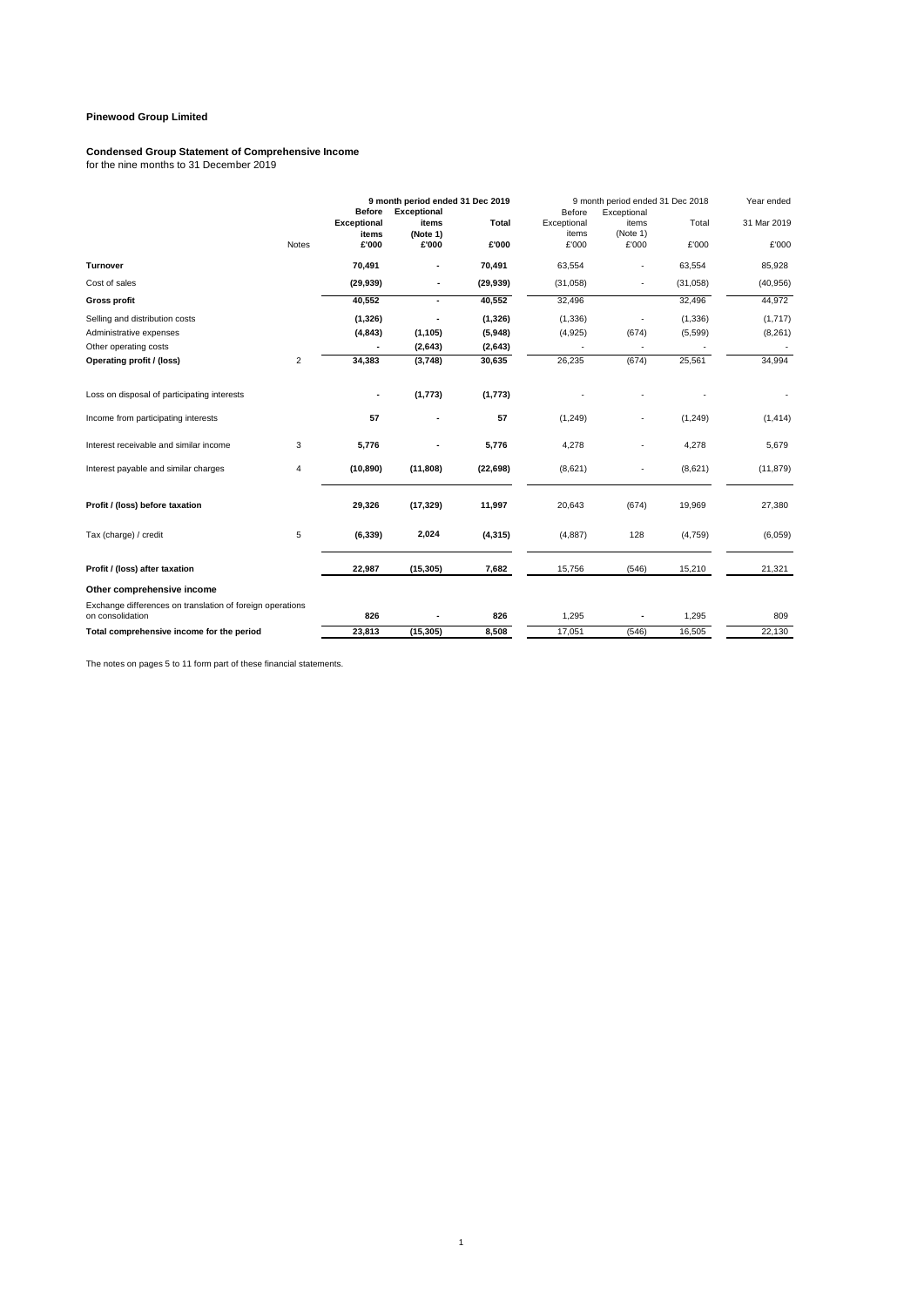#### **Condensed Group Statement of Financial Position**

| as at 31 December 2019                     |                |                      |                      |                      |
|--------------------------------------------|----------------|----------------------|----------------------|----------------------|
|                                            | Notes          | 31 Dec 2019<br>£'000 | 31 Dec 2018<br>£'000 | 31 Mar 2019<br>£'000 |
| Assets                                     |                |                      |                      |                      |
| <b>Non-current assets</b>                  |                |                      |                      |                      |
| Intangible assets                          | 6              | 5,263                | 3,501                | 4,622                |
| Property, plant and equipment              | $\overline{7}$ | 301,640              | 247,091              | 266,876              |
| Interests in associates and joint ventures | 8              | 2,428                | 13,772               | 13,308               |
| Other investments                          |                |                      | 1,680                | 1,680                |
| Trade and other receivables                | 9              | 314,883<br>624,214   | 133,018<br>399,062   | 134,369<br>420,855   |
|                                            |                |                      |                      |                      |
| <b>Current assets</b>                      |                |                      |                      |                      |
| Inventories                                |                | 59                   | 52                   | 36                   |
| Trade and other receivables                | 9              | 11,698               | 14,495               | 14,156               |
| Cash and cash equivalents                  | 10             | 99,440               | 43,173               | 39,914               |
|                                            |                | 111,197              | 57,720               | 54,106               |
| <b>Total assets</b>                        |                | 735,411              | 456,782              | 474,961              |
| <b>Equity and liabilities</b>              |                |                      |                      |                      |
| Share capital                              | 11             | 1                    | 5,741                | 5,741                |
| Share premium                              | 12             |                      | 76,696               | 76,696               |
| Capital redemption reserve                 | 12             |                      | 135                  | 135                  |
| Merger reserve                             | 12             |                      | 348                  | 348                  |
| <b>Translation reserve</b>                 | 12             | 2,421                | 2,081                | 1,595                |
| Retained earnings                          |                | 102,199              | 80,487               | 86,598               |
| <b>Total equity</b>                        |                | 104,621              | 165,488              | 171,113              |
| <b>Non-current liabilities</b>             |                |                      |                      |                      |
| Interest-bearing loans and borrowings      | 14             | 548,581              | 244,359              | 246,677              |
| Derivative financial instruments           | 15             | 2,241                | 1,752                | 2,206                |
| Deferred tax liabilities                   | 5              | 3,127                | 3,205                | 3,233                |
|                                            |                | 553,949              | 249,316              | 252,116              |
| <b>Current liabilities</b>                 |                |                      |                      |                      |
| Interest-bearing loans and borrowings      | 14             | 6                    |                      | 171                  |
| Trade and other payables                   | 16             | 76,835               | 41,978               | 51,561               |
|                                            |                | 76,841               | 41,978               | 51,732               |
| <b>Total liabilities</b>                   |                | 630,790              | 291,294              | 303,848              |
| <b>Total equity and liabilities</b>        |                | 735,411              | 456,782              | 474,961              |
|                                            |                |                      |                      |                      |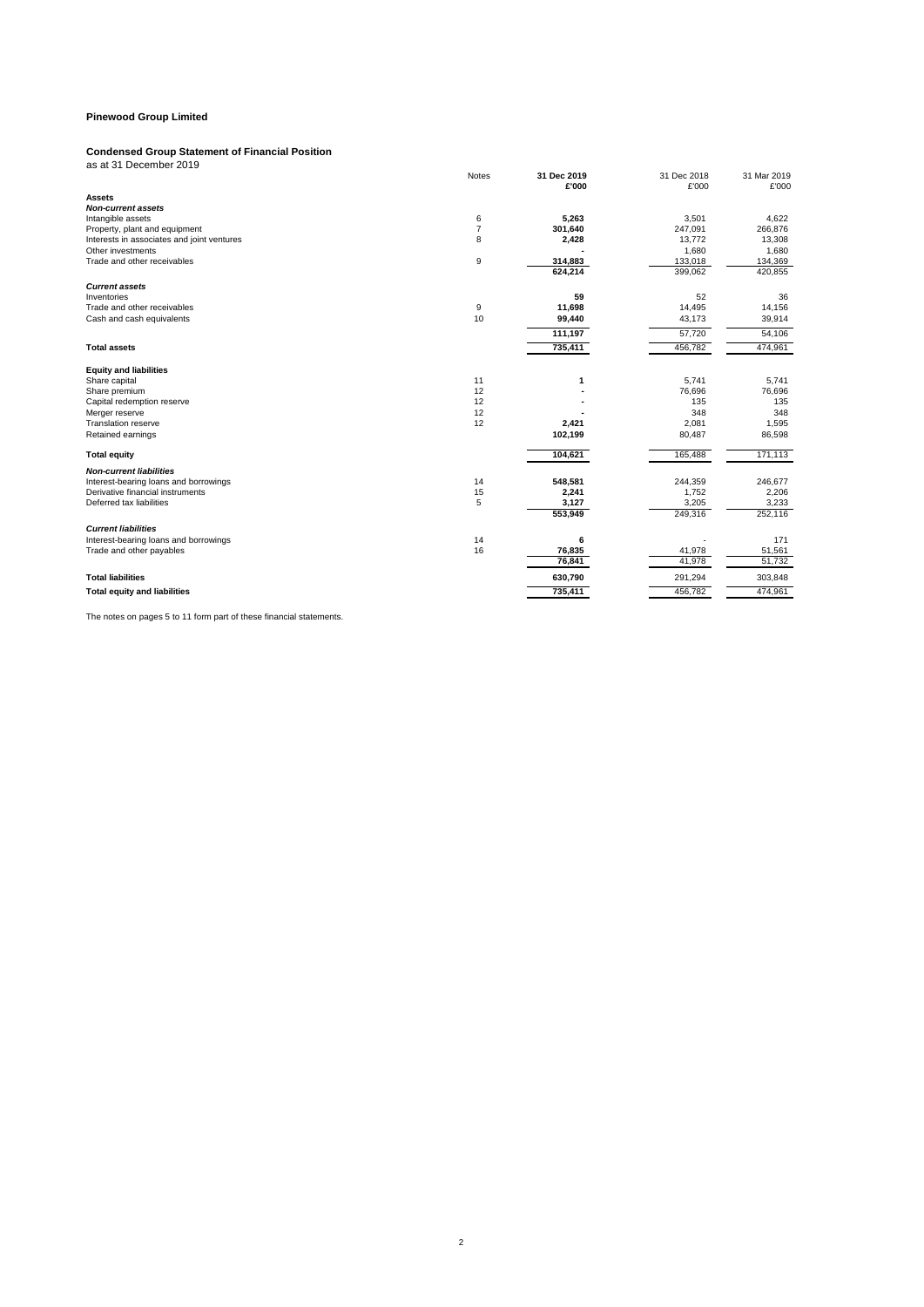## **Condensed Group Statement of Cash Flows**

| for the nine months to 31 December 2019                                                   | <b>Notes</b>   | 9 month period<br>ended 31 Dec 2019<br>£'000 | 9 month period<br>ended 31 Dec 2018<br>£'000 | Year ended<br>31 Mar 2019<br>£'000 |
|-------------------------------------------------------------------------------------------|----------------|----------------------------------------------|----------------------------------------------|------------------------------------|
| Cash flow from operating activities:<br>Profit on ordinary activities before taxation     |                | 11,997                                       | 19,969                                       | 27,380                             |
| Adjustments to reconcile profit on ordinary activities before taxation to net cash flows: |                |                                              |                                              |                                    |
| Depreciation, impairment and amortisation                                                 |                | 7,448                                        | 6,923                                        | 9,267                              |
| Loss on disposal of joint ventures                                                        |                | 1,773                                        |                                              |                                    |
| Loss on disposal of property, plant and equipment                                         |                |                                              | 944                                          | 952                                |
| (Profit)/loss from participating interests                                                |                | (57)                                         | 1.249                                        | 1.414                              |
| Interest receivable and similar income                                                    | 3              | (5,776)                                      | (4,278)                                      | (5,679)                            |
| Interest payable and similar charges                                                      | $\overline{4}$ | 22,698                                       | 8,621                                        | 11,879                             |
| Fair value adjustment on PMBS Holding Limited                                             |                | 1,680                                        |                                              | $\overline{\phantom{a}}$           |
| Cash flow from operating activities before changes in working capital                     |                | 39,763                                       | 33,428                                       | 45,213                             |
| Decrease in trade and other receivables                                                   |                | 945                                          | 12.442                                       | 12.066                             |
| (Increase)/decrease in inventories                                                        |                | (23)                                         | 15                                           | 25                                 |
| Increase/(decrease) in trade and other payables                                           |                | 29,151                                       | (11, 125)                                    | (4, 556)                           |
| Cash generated from operations                                                            |                | 69.836                                       | 34.760                                       | 52.748                             |
| Interest paid                                                                             |                | (14, 266)                                    | (9,935)                                      | (10, 171)                          |
| Interest received                                                                         |                | 61                                           | 88                                           | 732                                |
| Corporation tax received                                                                  |                | 790                                          | 931                                          | 901                                |
| Corporation tax paid                                                                      |                | (5, 316)                                     | (3, 118)                                     | (4,649)                            |
| Net cash flow from operating activities                                                   |                | 51,105                                       | 22.726                                       | 39.561                             |
| Cash flow used in investing activities:                                                   |                |                                              |                                              |                                    |
| Proceeds from disposal of joint ventures                                                  |                | 12,069                                       |                                              |                                    |
| Proceeds from disposal of property, plant and equipment                                   |                |                                              |                                              | 48                                 |
| Purchase of property, plant and equipment                                                 |                | (45, 448)                                    | (18, 343)                                    | (37, 925)                          |
| Purchase of intangible assets<br>Investment in joint ventures                             |                | (1,006)                                      | (2,974)                                      | (1,258)<br>(2,942)                 |
| Net cash flow used in investing activities                                                |                | (34, 385)                                    | (21, 317)                                    | (42,077)                           |
|                                                                                           |                |                                              |                                              |                                    |
| Cash flow from financing activities:<br>Dividends paid                                    |                | (75,000)                                     |                                              |                                    |
| Repayment of asset financing obligations                                                  |                | (165)                                        | (549)                                        | (613)                              |
| Loan made to parent undertaking                                                           |                | (175,000)                                    |                                              |                                    |
| Repayment of loan notes                                                                   |                | (250,000)                                    |                                              |                                    |
| Proceeds from Issue of loan notes net of fees                                             |                | 543,380                                      | (730)                                        |                                    |
| Net cash flow from financing activities                                                   |                | 43,215                                       | (1, 279)                                     | (613)                              |
| Net increase/(decrease) in cash and cash equivalents                                      |                | 59,935                                       | 130                                          | (3, 129)                           |
| Foreign exchange movement                                                                 |                | (409)                                        |                                              |                                    |
| Cash and cash equivalents at the start of the period                                      |                | 39,914                                       | 43,043                                       | 43,043                             |
| Cash and cash equivalents at the end of the period                                        | 10             | 99,440                                       | 43,173                                       | 39.914                             |
|                                                                                           |                |                                              |                                              |                                    |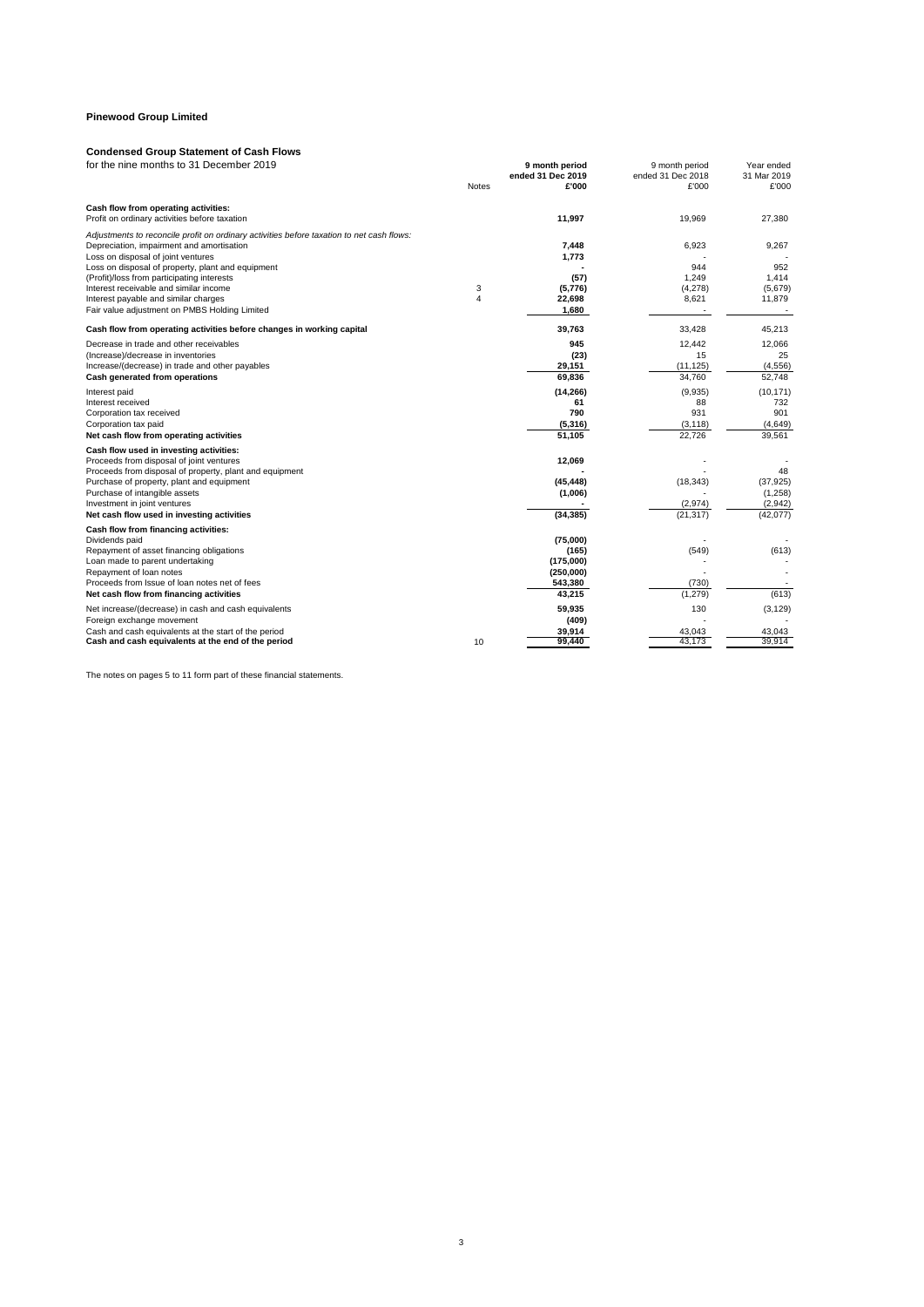| <b>Condensed Reconciliation of Movement in Net Debt</b>                                                                                                                                                                                                                                                                                                                                                                                                                                      | 9 month period                                                                                          | 9 month period                           | Year ended                                    |
|----------------------------------------------------------------------------------------------------------------------------------------------------------------------------------------------------------------------------------------------------------------------------------------------------------------------------------------------------------------------------------------------------------------------------------------------------------------------------------------------|---------------------------------------------------------------------------------------------------------|------------------------------------------|-----------------------------------------------|
| for the nine months to 31 December 2019                                                                                                                                                                                                                                                                                                                                                                                                                                                      | ended 31 Dec 2019<br>£'000                                                                              | ended 31 Dec 2018<br>£'000               | 31 Mar 2019<br>£'000                          |
| Increase / (decrease) in cash and cash equivalents<br>Foreign exchange movement<br>Repayments of loan notes<br>Payment of interest on loan notes<br>Loss on extinguishment of loan notes and facilities<br>Proceeds from issue of loan notes net of fees paid<br>Repayments of asset financing obligations<br>Secured Ioan arrangement costs recognised within other receivables<br>Amortisation of secured loan arrangement costs<br>Interest expense on loan notes<br>Movement in net debt | 59.935<br>(409)<br>250.000<br>7,656<br>(5.919)<br>(543, 380)<br>165<br>(218)<br>(10, 043)<br>(242, 213) | 130<br>9,063<br>492<br>(7, 792)<br>1,893 | (3, 129)<br>9,063<br>553<br>(14)<br>(10, 327) |
| Net debt at the start of the period                                                                                                                                                                                                                                                                                                                                                                                                                                                          | (206, 934)                                                                                              | (203,080)                                | (3,854)<br>(203,080)                          |
| Net debt at the end of the period<br>Net debt at end of period excluding restricted cash                                                                                                                                                                                                                                                                                                                                                                                                     | (449, 147)<br>(449, 200)                                                                                | (201, 187)<br>(202, 230)                 | (206, 934)<br>(207, 044)                      |

#### **Condensed Group Statement of Changes in Equity**

for the nine months to 31 December 2019

|                                                     | Share capital<br>£'000 | Share premium<br>£'000 | <b>Translation</b><br>£'000 | reserve Other reserves<br>£'000 | Retained<br>earnings<br>£'000 | <b>Total equity</b><br>£'000 |
|-----------------------------------------------------|------------------------|------------------------|-----------------------------|---------------------------------|-------------------------------|------------------------------|
| At 01 April 2018                                    | 5.741                  | 76,696                 | 786                         | 483                             | 65.277                        | 148,983                      |
| Profit for the year<br>Translation reserve movement | ٠                      | $\sim$                 | ٠.<br>809                   | ٠<br>$\overline{\phantom{a}}$   | 21,321                        | 21,321<br>809                |
| Total comprehensive income for the year             | ٠                      | ×                      | 809                         | ×                               | 21,321                        | 22,130                       |
| At 31 March 2019                                    | 5,741                  | 76,696                 | 1,595                       | 483                             | 86,598                        | 171,113                      |
| At 01 April 2019                                    | 5,741                  | 76,696                 | 1,595                       | 483                             | 86,598                        | 171,113                      |
| Profit for the period                               |                        |                        |                             |                                 | 7,682                         | 7,682                        |
| Translation reserve movement                        |                        |                        | 826                         |                                 |                               | 826                          |
| Total comprehensive income for the period           |                        |                        | 826                         |                                 | 7,682                         | 8,508                        |
| <b>Dividends</b>                                    |                        |                        |                             |                                 | (75,000)                      | (75,000)                     |
| Reduction in share capital                          | (5,740)                |                        |                             |                                 | 5,740                         |                              |
| Cancellation of share premium account               |                        | (76, 696)              |                             |                                 | 76,696                        |                              |
| Shares issued and allotted as bonus shares          | 204,183                |                        |                             | (483)                           | (203, 700)                    |                              |
| Cancellation of bonus shares                        | (204, 183)<br>(5,740)  | (76, 696)              | ÷,                          | (483)                           | 204,183<br>7,919              | (75,000)                     |
|                                                     |                        |                        |                             |                                 |                               |                              |
| At 31 December 2019                                 | 1                      | $\blacksquare$         | 2,421                       | $\blacksquare$                  | 102,199                       | 104,621                      |
| At 01 April 2018                                    | 5,741                  | 76,696                 | 786                         | 483                             | 65,277                        | 148,983                      |
| Profit for the period                               |                        |                        |                             |                                 | 15,210                        | 15,210                       |
| Translation reserve movement                        |                        |                        | 1,295                       |                                 |                               | 1,295                        |
| Total comprehensive income for the period           | ٠                      | ×                      | 1,295                       | ×                               | 15,210                        | 16,505                       |
| At 31 December 2018                                 | 5.741                  | 76.696                 | 2.081                       | 483                             | 80.487                        | 165,488                      |
|                                                     |                        |                        |                             |                                 |                               |                              |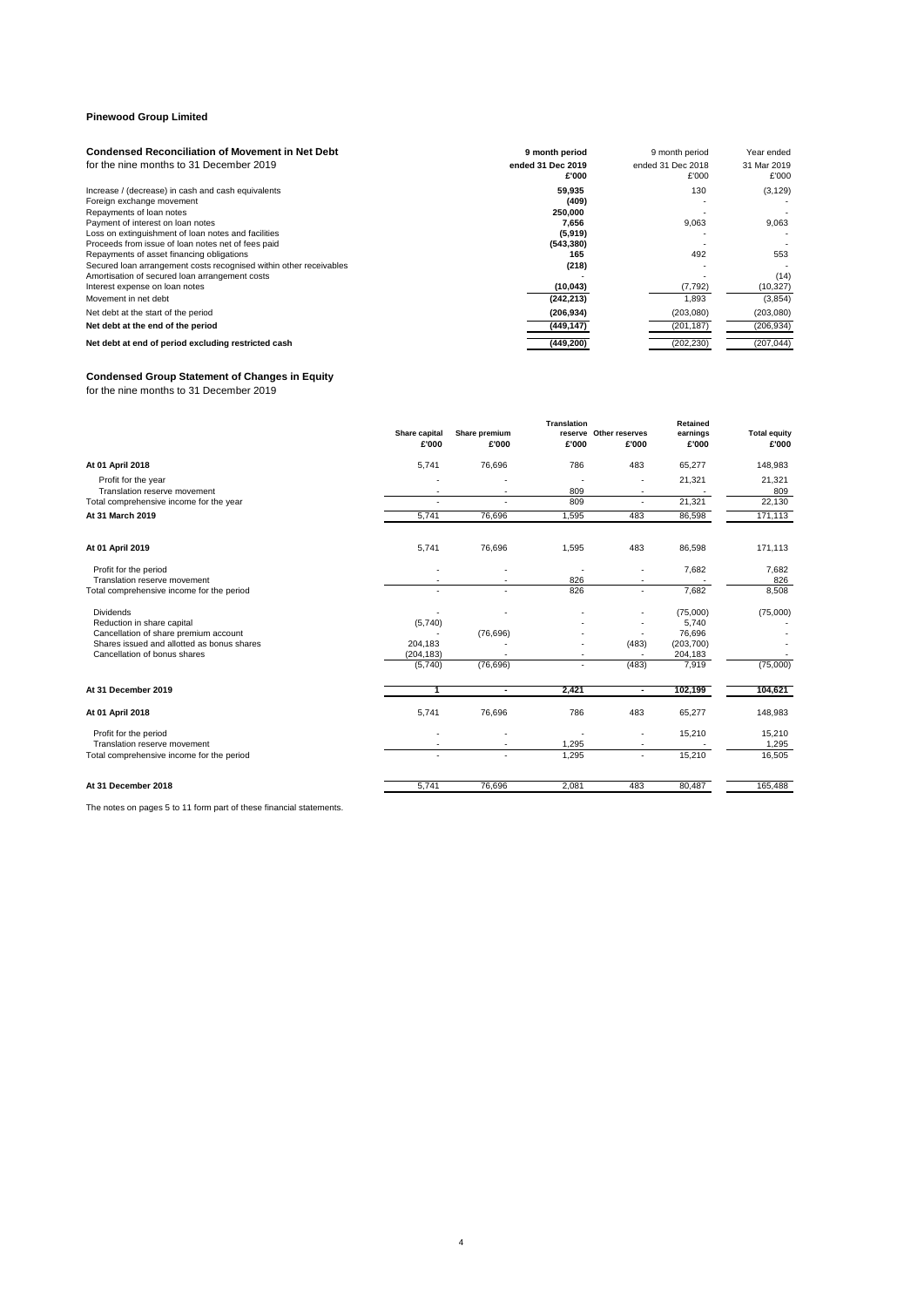## **Notes to the Condensed Consolidated Financial Statements**

for the nine months to 31 December 2019

| <b>Exceptional items</b>              | 9 month period                                                                                                                                                                                                                               | 9 month period                               | Year ended |
|---------------------------------------|----------------------------------------------------------------------------------------------------------------------------------------------------------------------------------------------------------------------------------------------|----------------------------------------------|------------|
|                                       | ended 31 Dec                                                                                                                                                                                                                                 | ended 31 Dec                                 | 31 Mar     |
|                                       | 2019                                                                                                                                                                                                                                         | 2018                                         | 2019       |
|                                       | £'000                                                                                                                                                                                                                                        | £'000                                        | £'000      |
| Administration costs:                 |                                                                                                                                                                                                                                              |                                              |            |
|                                       |                                                                                                                                                                                                                                              |                                              | (873)      |
|                                       |                                                                                                                                                                                                                                              |                                              |            |
|                                       |                                                                                                                                                                                                                                              |                                              |            |
|                                       | (1, 105)                                                                                                                                                                                                                                     | (674)                                        | (873)      |
| Other operating costs                 | (2,643)                                                                                                                                                                                                                                      |                                              |            |
| Loss on disposal of joint ventures    | (1, 773)                                                                                                                                                                                                                                     |                                              |            |
| Interest payable and similar charges: |                                                                                                                                                                                                                                              |                                              |            |
|                                       |                                                                                                                                                                                                                                              |                                              |            |
|                                       |                                                                                                                                                                                                                                              |                                              |            |
|                                       | (11, 808)                                                                                                                                                                                                                                    |                                              |            |
| Tax credit on exceptional items       | 2,024                                                                                                                                                                                                                                        | 128                                          | 165        |
|                                       | (15, 305)                                                                                                                                                                                                                                    | (546)                                        | (708)      |
|                                       | Restructuring costs<br>Fair value adjustment on PMBS Holding Limited<br>Termination of agreement with Pinewood Iskandar Malaysia Studios<br>Settlement payment due on bond redemption<br>Loss on extinguishment of loan notes and facilities | (92)<br>(1,680)<br>667<br>(5,889)<br>(5,919) | (674)      |

#### *Administration costs*

Administration costs in the current period include restructuring charges of £92k relating to the ceased activities in the Picture Services business. Costs of £873k and £674k were incurred in the prior year to March 2019 and 9 months to December 2018 respectively in relation to streamlining and changes to the management structure.

In December 2019, the Group interest in PMBS Holding Limited increased from 15% to 25% and the investment was classified as an associate. The transaction required the reversal of previously recognised unrealised fair value gains which resulted in a charge of £1,680k to the Statement of Comprehensive Income in the current period (Note 8).

In July 2019, the Group announced that its collaboration with Pinewood Iskandar Malaysia Studios ended by mutual agreement. The early termination of this agreement resulted in a receipt of £667k, net of costs, which was credited to the Statement of Comprehensive Income.

## *Other operating costs*

Shepperton Studios has been held by the Group through a complex corporate structure, with high maintenance costs. In October 2019, this was restructured to simplify the subsidiary ownership of the studio. The exercise included a transaction subject to stamp duty land tax and £2,643k land transfer tax was paid in the period and recognised in the<br>Statement of Comprehensive Income. The restr

#### *Loss on disposal of joint ventures*

In August 2019, the Group completed the sale of its equity investment in Pinewood Atlanta Studios to its joint venture partner for proceeds, net of costs, of 12,069k, recording a<br>loss on disposal of £1,773k. The sale agree on disposal is partially offset by a credit of £531k relating to earnout payments attributable to 2019 received in February 2020.

#### Interest payable and similar charges

In September 2019, the Group issued £550m aggregate principal amount of 3.25% Senior Secured Notes due 2025 and agreed an extended revolving credit facility. Part of the<br>proceeds from the issue was used to fully redeem the "make-whole" payment of £5.9m to the bondholders. In addition, the derecognition of the previous loan notes and facility fees held at amortised cost resulted in an extinguishment<br>charge of £5.9m. Both the make-whole paymen

|                                                        | 9 month period | 9 month period | Year ended |
|--------------------------------------------------------|----------------|----------------|------------|
| <b>Operating profit</b>                                | ended 31 Dec   | ended 31 Dec   | 31 Mar     |
|                                                        | 2019           | 2018           | 2019       |
| Operating profit is stated after charging/(crediting): | £'000          | £'000          | £'000      |
| Depreciation of property, plant and equipment          | 7.025          | 6.502          | 8.707      |
| Loss on disposal of property, plant and equipment      |                | -              | 952        |
| Operating lease payments                               | 801            | 470            | 957        |
| Amortisation of goodwill                               | 423            | 423            | 560        |
| Net foreign exchange gains                             | (13)           |                | (97)       |

Depreciation is included within cost of sales and amortisation of goodwill is included in administrative expenses in the Statement of Comprehensive Income.

#### **3 Interest receivable and similar income**

|                                                          | 9 month period | 9 month period | Year ended |
|----------------------------------------------------------|----------------|----------------|------------|
|                                                          | ended 31 Dec   | ended 31 Dec   | 31 Mar     |
|                                                          | 2019           | 2018           | 2019       |
|                                                          | £'000          | £'000          | £'000      |
| On financial assets measured at amortised cost:          |                |                |            |
| Interest receivable from joint ventures                  | 19             |                | 24         |
| Loan interest receivable                                 | 5,514          | 3.991          | 5.325      |
| Bank interest receivable                                 | 61             | 88             | 102        |
|                                                          | 5.594          | 4.079          | 5.451      |
| On financial assets measured at fair value:              |                |                |            |
| Fair value movements of derivative financial instruments |                | 30             |            |
| Loan interest receivable                                 | 182            | 169            | 228        |
|                                                          | 5.776          | 4.278          | 5.679      |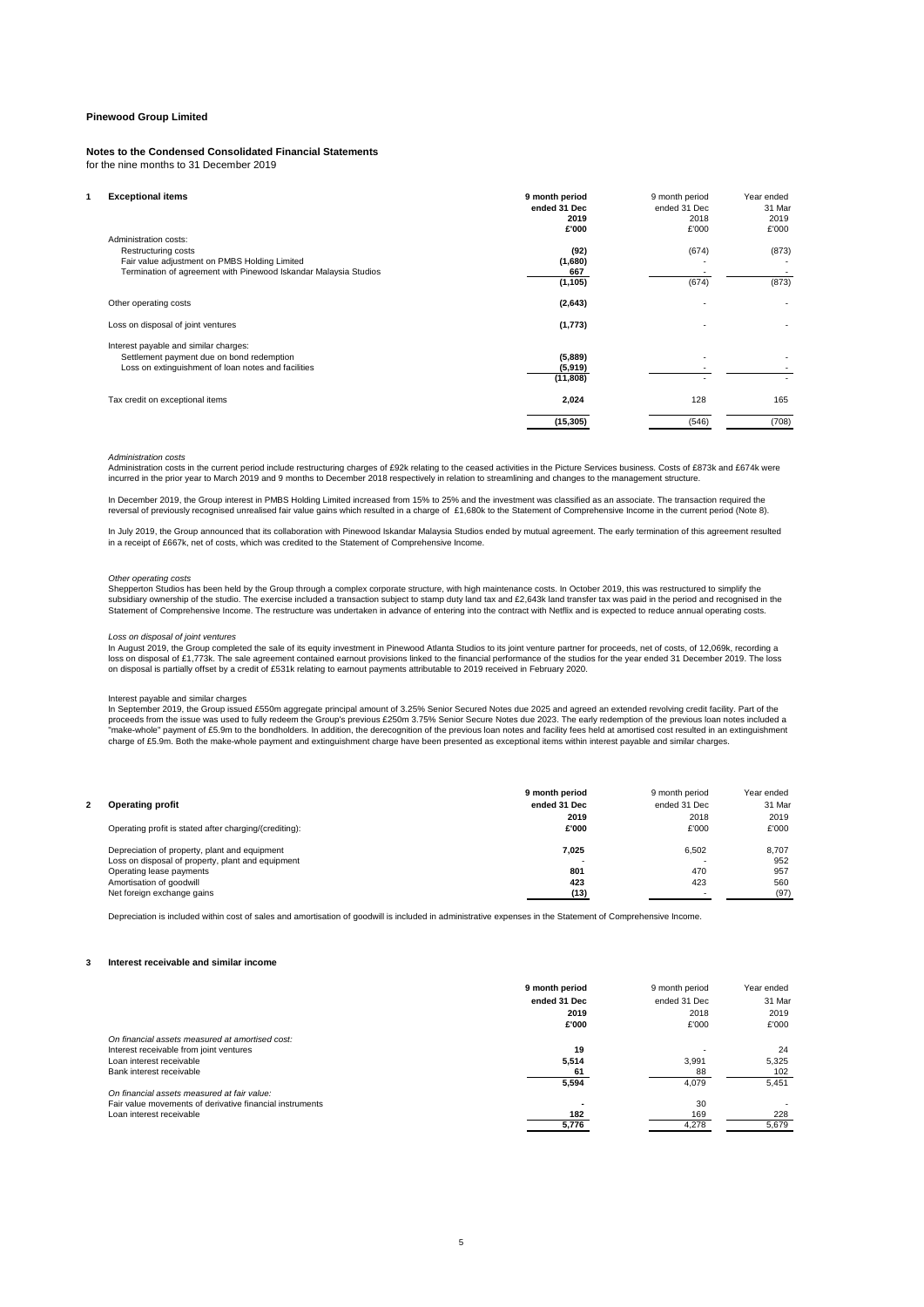#### **Notes to the Condensed Consolidated Financial Statements (continued)** for the nine months to 31 December 2019

## **4 Interest payable and similar charges**

| interest payable and similar charges                     |                |                |            |
|----------------------------------------------------------|----------------|----------------|------------|
|                                                          | 9 month period | 9 month period | Year ended |
|                                                          | ended 31 Dec   | ended 31 Dec   | 31 Mar     |
|                                                          | 2019           | 2018           | 2019       |
|                                                          | £'000          | £'000          | £'000      |
| On financial instruments measured at amortised cost:     |                |                |            |
| Bank loan and overdraft interest                         | 287            | 259            | 383        |
| Loan note interest                                       | 10,043         | 7,792          | 10,346     |
| Loss on extinguishment of loan notes and facilities      | 11,808         |                |            |
|                                                          | 22,138         | 8,051          | 10.729     |
| On financial instruments measured at fair value:         |                |                |            |
| Interest rate hedging                                    | 472            | 498            | 639        |
| Fair value movements of derivative financial instruments | 35             |                | 425        |
|                                                          | 507            | 498            | 1,064      |
| Not on financial instruments:                            |                |                |            |
| Finance lease interest                                   | 37             | 47             | 60         |
| Other interest paid                                      | 16             | 25             | 26         |
|                                                          | 53             | 72             | 86         |
|                                                          | 22,698         | 8,621          | 11,879     |

| 5 | Tax on profit on ordinary activities                           | 9 month period | 9 month period   | Year ended  |
|---|----------------------------------------------------------------|----------------|------------------|-------------|
|   |                                                                | ended 31 Dec   | ended 31 Dec     | 31 Mai      |
|   | (a) Analysis of charge for the year:                           | 2019           | 2018             | 2019        |
|   |                                                                | £'000          | £'000            | £'000       |
|   | <b>Current tax:</b>                                            |                |                  |             |
|   | UK corporation tax charge                                      | 3,030          | 3.886            | 5.326       |
|   | Amounts payable for Group tax loss relief                      | 765            | 744              | 1,020       |
|   | Foreign corporation tax                                        | 626            | 26               | 36          |
|   | Foreign tax suffered                                           | 55             | 59               | 81          |
|   | UK film tax relief                                             |                | (10)             | (14)        |
|   | Double taxation credit                                         | (39)           | (37)             | (50)        |
|   | Amounts over provided in previous years                        |                | $\sim$           | (415)       |
|   |                                                                | 4,437          | 4,668            | 5,984       |
|   |                                                                |                |                  |             |
|   | Deferred tax:                                                  |                |                  |             |
|   | Relating to origination and reversal of temporary differences  | (122)          | 90               | 124         |
|   | Amounts over provided in previous years                        |                |                  | (49)        |
|   |                                                                | (122)          | 90               | 75          |
|   |                                                                |                |                  |             |
|   | Tax charge in the Group income statement                       | 4,315          | 4,759            | 6,059       |
|   | b) Reconciliation of the total tax charge                      |                |                  |             |
|   | Accounting profit before corporation tax                       | 11.997         | 19.969           | 27.380      |
|   | Profit on ordinary activities multiplied by UK rate of 19%     | 2,279          | 3,794            | 5,202       |
|   |                                                                |                |                  |             |
|   | Adjustments in respect of:                                     |                |                  |             |
|   | Corporation tax over provided in previous years                |                |                  | (442)       |
|   | Film tax credit                                                |                | (10)             | (14)        |
|   | Deferred tax over provided in previous years                   |                |                  | (49)        |
|   | Non allowable depreciation on buildings                        | 534            | 463              | 635         |
|   | Loss on disposal of ineligible assets                          | 79             |                  |             |
|   | Other non allowable expenses                                   | 1,207          | 242              | 332         |
|   | Unrelieved tax losses and other deductions arising             |                | 389              | 545         |
|   | Overseas tax at higher rate                                    | 241            | (85)             | (116)       |
|   | Benefit of losses arising in Picture HoldCo Limited            | (765)          | (748)            | (1,020)     |
|   | Amounts payable for group tax losses                           | 765            | 748              | 1,020       |
|   | Effect of rate change on provision for deferred taxation       | 14             | (7)              | (9)         |
|   | Double tax relief                                              | (39)           | (37)             | (50)        |
|   | Other adjustments                                              |                | 9                | 25          |
|   | Corporation tax expense reported in the Group income statement | 4,315          | 4,759            | 6,059       |
|   |                                                                |                |                  |             |
|   |                                                                | Opening        | Charged to       | Closing     |
|   |                                                                | balance        | Income           | balance     |
|   |                                                                | 01 April 2018  | <b>Statement</b> | 31 Dec 2018 |
|   | c) Deferred tax                                                | £'000          | £'000            | £'000       |
|   |                                                                |                |                  |             |

| Accelerated capital allowances               | 3,676                                        |                                                           | 90                       | 3,766                                      |
|----------------------------------------------|----------------------------------------------|-----------------------------------------------------------|--------------------------|--------------------------------------------|
| Short-term temporary differences             | (896)                                        |                                                           | $\overline{\phantom{a}}$ | (896)                                      |
| Fair value adjustment on stepped acquisition | 335                                          |                                                           | ٠                        | 335                                        |
| Net deferred tax liability                   | 3,115                                        |                                                           | 90                       | 3,205                                      |
|                                              | Opening<br>balance<br>01 April 2019<br>£'000 | <b>Credited to</b><br>Income<br><b>Statement</b><br>£'000 | Forex<br>£'000           | Closing<br>balance<br>31 Dec 2019<br>£'000 |
| Accelerated capital allowances               | 3.751                                        | (122)                                                     | 16                       | 3,645                                      |
| Short-term temporary differences             | (853)                                        |                                                           |                          | (853)                                      |
| Fair value adjustment on stepped acquisition | 335                                          |                                                           |                          | 335                                        |
| Net deferred tax liability                   | 3,233                                        | (122)                                                     | 16                       | 3,127                                      |

6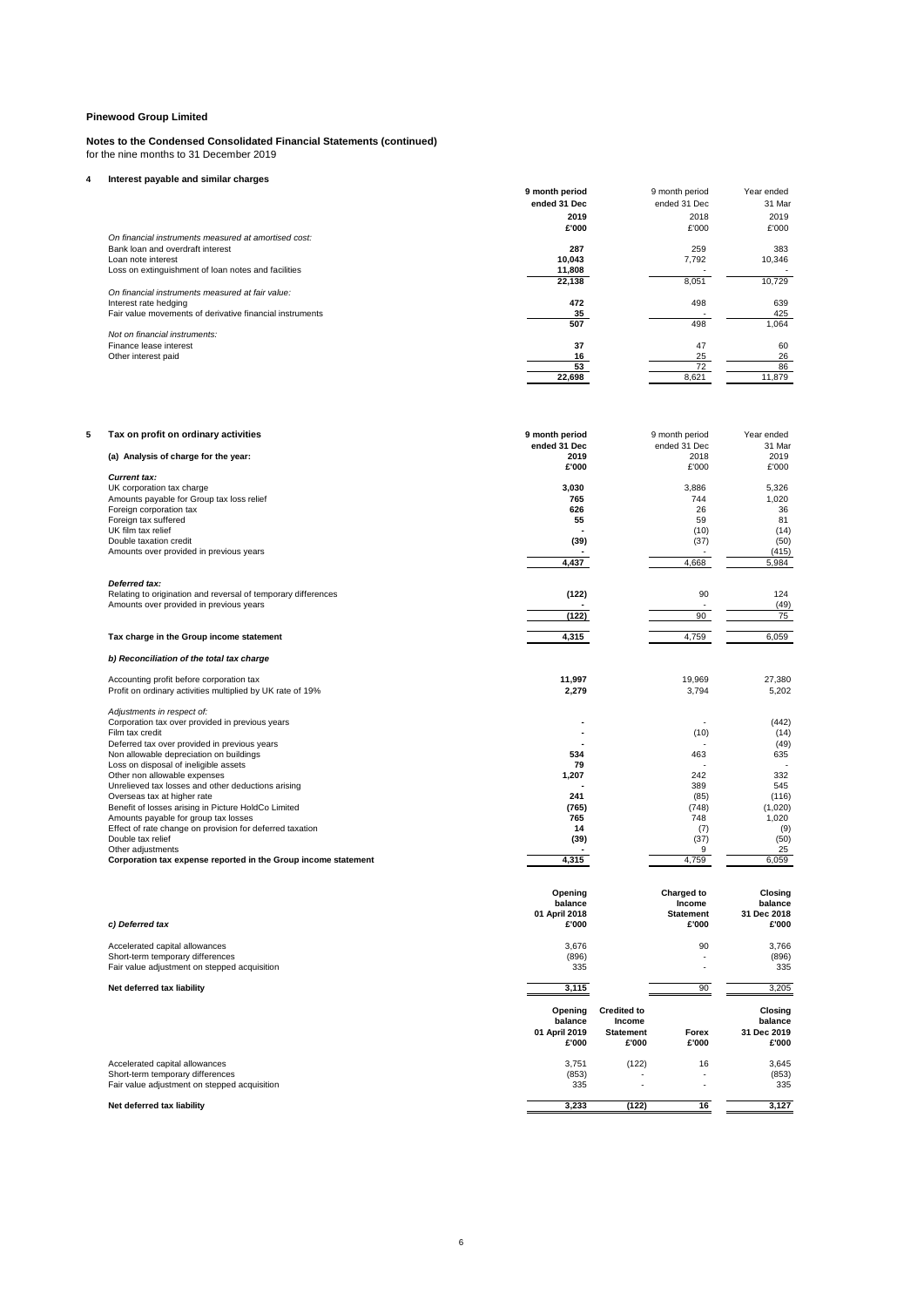## **Notes to the Condensed Consolidated Financial Statements (continued)**

for the nine months to 31 December 2019

| 6 | Intangible assets          | Software<br>£'000 | Goodwill<br>£'000 | Total<br>£'000 |
|---|----------------------------|-------------------|-------------------|----------------|
|   | Cost                       |                   |                   |                |
|   | At 31 March 2018           | ٠                 | 5,604             | 5,604          |
|   | Additions                  | ۰                 |                   | ٠              |
|   | At 31 December 2018        | ä,                | 5,604             | 5,604          |
|   | Additions                  | 1,258             |                   | 1,258          |
|   | At 31 March 2019           | 1,258             | 5,604             | 6,862          |
|   | Additions                  | 1,064             |                   | 1,064          |
|   | At 31 December 2019        | 2,322             | 5,604             | 7,926          |
|   | <b>Amortisation</b>        |                   |                   |                |
|   | At 31 March 2018           | ٠                 | 1.680             | 1,680          |
|   | Provided during the period | ۰                 | 423               | 423            |
|   | At 31 December 2018        | ۰                 | 2,103             | 2,103          |
|   | Provided during the period | ٠                 | 137               | 137            |
|   | At 31 March 2019           | ٠                 | 2,240             | 2,240          |
|   | Provided during the period | ٠                 | 423               | 423            |
|   | At 31 December 2019        | ۰                 | 2,663             | 2,663          |
|   | Net book value             |                   |                   |                |
|   | At 31 December 2019        | 2,322             | 2,941             | 5,263          |
|   | At 31 March 2019           | 1,258             | 3,364             | 4,622          |
|   | At 31 December 2018        |                   | 3,501             | 3,501          |
|   | At 31 March 2018           | ۰                 | 3,924             | 3,924          |

Goodwill has been acquired through business combinations.

Following a review for indicators of impairment at the reporting date, it was determined that there were no indicators that the carrying value exceeded the recoverable amount.

Software relates to an asset under the course of construction and as such is not being amortised.

### **7 Property, plant and equipment**

|                                                                                                                  | <b>Freehold land</b><br>and buildings<br>£'000 | Leasehold<br>improvements<br>£'000 | Fixtures,<br>£'000                 | fittings and Assets under<br>equipment construction<br>£'000 | Total<br>£'000                     |
|------------------------------------------------------------------------------------------------------------------|------------------------------------------------|------------------------------------|------------------------------------|--------------------------------------------------------------|------------------------------------|
| Cost                                                                                                             |                                                |                                    |                                    |                                                              |                                    |
| At 31 March 2018                                                                                                 | 262.969                                        | 179                                | 44.831                             | 1,303                                                        | 309,282                            |
| Additions                                                                                                        | 4,841                                          |                                    | 2.025                              | 14,279                                                       | 21,145                             |
| <b>Disposals</b>                                                                                                 | (1.025)                                        | (179)                              | (376)                              | ٠                                                            | (1,580)                            |
| At 31 December 2018                                                                                              | 266,785                                        | ٠                                  | 46,480                             | 15,582                                                       | 328,847                            |
| <b>Additions</b>                                                                                                 | 6,214                                          | ä,                                 | 143                                | 15,640                                                       | 21,997                             |
| Reclassification                                                                                                 | (13)                                           |                                    |                                    | 13                                                           |                                    |
| <b>Disposals</b>                                                                                                 | (8)                                            |                                    | (2)                                |                                                              | (10)                               |
| At 31 March 2019                                                                                                 | 272,978                                        | ٠                                  | 46.621                             | 31,235                                                       | 350.834                            |
| <b>Additions</b>                                                                                                 | 9,657                                          | ٠                                  | 1,978                              | 30,154                                                       | 41,789                             |
| Reclassification                                                                                                 | 58,412                                         |                                    | 803                                | (59, 215)                                                    |                                    |
| <b>Disposals</b>                                                                                                 |                                                |                                    | (19)                               |                                                              | (19)                               |
| At 31 December 2019                                                                                              | 341,047                                        | ٠                                  | 49.383                             | 2,174                                                        | 392.604                            |
| <b>Depreciation</b><br>At 31 March 2018<br>Provided during the period<br><b>Disposals</b><br>At 31 December 2018 | 44.730<br>4,585<br>(351)<br>48.964             | 26<br>6<br>(32)<br>٠               | 31.085<br>1,911<br>(204)<br>32.792 | ÷.                                                           | 75.841<br>6,502<br>(587)<br>81.756 |
| Provided during the period                                                                                       | 1.539                                          | ä,                                 | 666                                | $\blacksquare$                                               | 2,205                              |
| <b>Disposals</b>                                                                                                 | (3)                                            |                                    |                                    |                                                              | (3)                                |
| At 31 March 2019                                                                                                 | 50,500                                         | ä,                                 | 33,458                             | ٠                                                            | 83,958                             |
| Provided during the period                                                                                       | 4,906                                          | ä,                                 | 2.119                              | ٠                                                            | 7,025                              |
| <b>Disposals</b><br>At 31 December 2019                                                                          | 55.406                                         | ٠                                  | (19)<br>35.558                     | ٠                                                            | (19)<br>90.964                     |
|                                                                                                                  |                                                |                                    |                                    |                                                              |                                    |
| <b>Net book value</b><br>At 31 December 2019                                                                     | 285,641                                        |                                    | 13,825                             | 2,174                                                        | 301,640                            |
| At 31 March 2019                                                                                                 | 222,478                                        | ä,                                 | 13,163                             | 31,235                                                       | 266,876                            |
| At 31 December 2018                                                                                              | 217,821                                        | ٠                                  | 13,688                             | 15,582                                                       | 247,091                            |
| At 31 March 2018                                                                                                 | 218,239                                        | 153                                | 13.746                             | 1.303                                                        | 233.441                            |

Assets under construction at 31 March 2019 and 31 December 2018 primarily related to costs capitalised on the development of Pinewood East. Phase Two of Pinewood East became operational in October 2019. As at 31 December 2019, the remaining assets under construction mainly comprises costs associated with the redevelopment of certain<br>lettable space at Pinewood West and Shepperton. Assets

The Group's long-term loan is secured by a floating charge over the Group's assets.

No assets were held under finance leases at 31 December 2019. Included within Fixtures, fittings and equipment at 31 December 2018 were assets held under finance leases with a net book value £1,742k.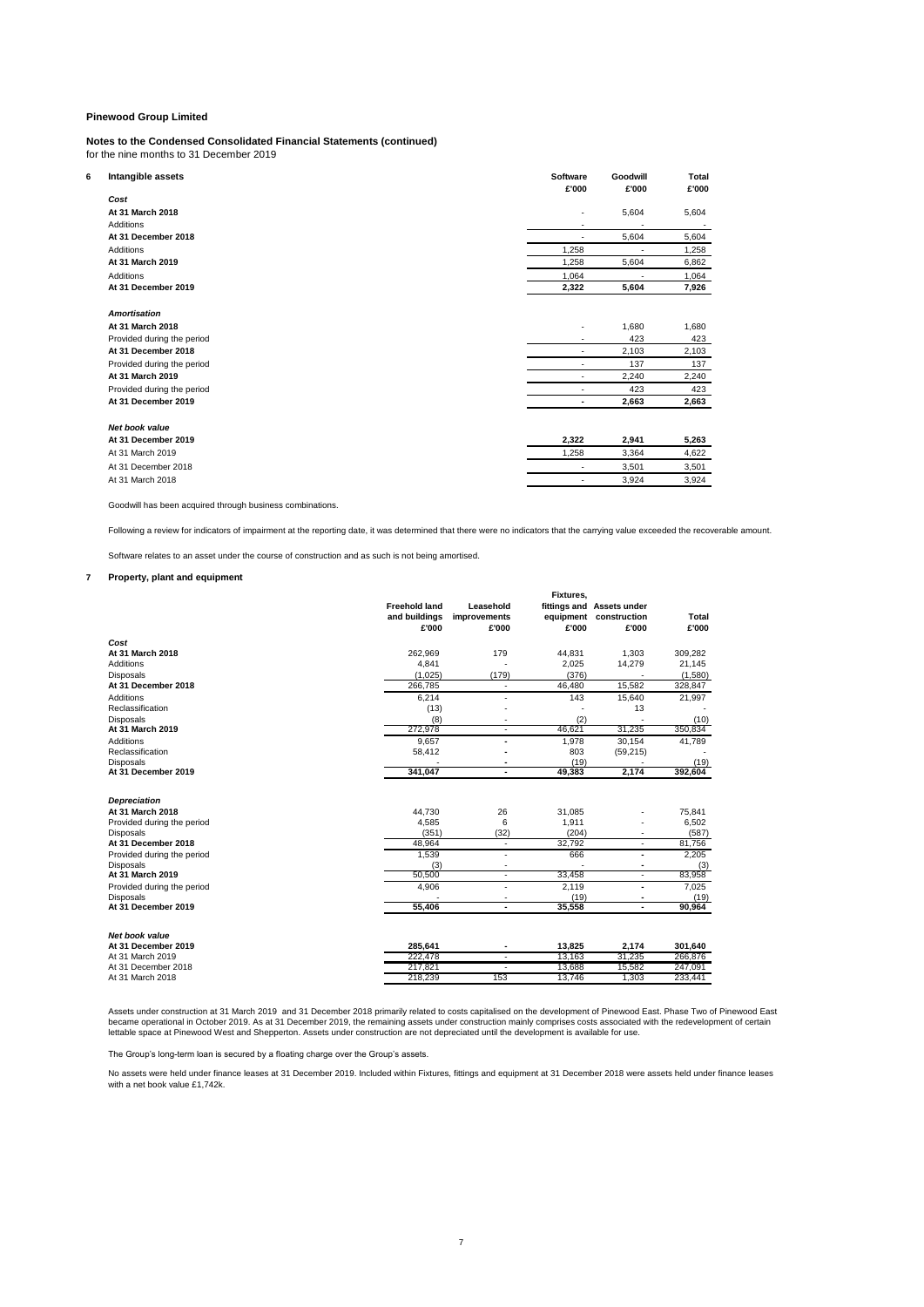#### **Notes to the Condensed Consolidated Financial Statements (continued)** for the nine months to 31 December 2019

**8 Interests in associates and joint ventures**

| .                                                                        | 31 Dec 2019<br>£'000 | 31 Dec 2018<br>£'000 | 31 Mar 2019<br>£'000 |
|--------------------------------------------------------------------------|----------------------|----------------------|----------------------|
| <b>Associates</b>                                                        |                      |                      |                      |
| Equity<br>Loan notes                                                     | 2,428                |                      |                      |
| Net investment in associates                                             | 2,428                |                      |                      |
| <b>Joint ventures</b>                                                    |                      |                      |                      |
| Equity                                                                   |                      | 13,772               | 13,308               |
| Loan notes                                                               |                      |                      |                      |
| Net investment in joint ventures                                         |                      | 13,772               | 13,308               |
| <b>Total</b>                                                             |                      |                      |                      |
| Equity                                                                   |                      | 13,772               | 13,308               |
| Loan notes                                                               | 2,428                |                      |                      |
| Total net investment in associates and joint ventures                    | 2,428                | 13,772               | 13,308               |
| At 31 December 2019, the Group had interests in the following associates |                      |                      |                      |

|                      |                           | <b>Country of</b> |                   |
|----------------------|---------------------------|-------------------|-------------------|
| Company name         | <b>Principal Activity</b> | incorporation     | % equity interest |
| PMBS Holding Limited | Holding company           | United Kingdom    | 25.0%             |

The registered office of PMBS Holding Limited is: Pinewood Studios, Pinewood Road, Iver Heath, Buckinghamshire, SL0 0NH.

In 2014, the Group entered into an agreement to acquire a 15% equity interest in PMBS Holding Limited and its wholly owned subsidiary Pinewood MBS Lighting Limited, a company that was subsequently granted an exclusive 10 year arrangement to provide lighting services at the Group's UK facilities. The agreement allowed the Group to increase<br>its equity interest in PMBS Holding Limited to 2 classified its investment in PMBS Holding Limited as an associate.

Prior to 31 December 2019, the initial 15% equity interest in PMBS Holding Limited was classified as a financial asset measured at fair value through profit or loss and presented<br>within Other investments. Following the inc of the investment as an associate required the cumulative unrealised fair value gains booked in prior years to be reversed, resulting in an unrealised non-cash charge of £1,680k<br>in the Statement of Comprehensive Income for other receivables to interests in associates. The loan notes receivable are due for repayment by 1 January 2025. Interest, which is rolled up, is charged at 8% and is receivable in June and December each year.

At 31 December 2019, the Group had no interests in joint ventures. The Group's previous 40% joint venture interest in the Pinewood Atlanta Studios was disposed of in August 2019 (Note 1).

#### **9 Trade and other receivables**

|                                               | 9 month period | 9 month period | Year ended |
|-----------------------------------------------|----------------|----------------|------------|
|                                               | ended 31 Dec   | ended 31 Dec   | 31 Mar     |
|                                               | 2019           | 2018           | 2019       |
|                                               | £'000          | £'000          | £'000      |
| Amounts falling due within one year:          |                |                |            |
| Trade receivables - Media services            | 7,337          | 7.992          | 9,096      |
| Trade receivables - Film production companies |                | 34             | 109        |
| Prepayments and other receivables             | 4,361          | 4,192          | 2.615      |
| Loan notes receivable                         |                | 2,277          | 2,336      |
|                                               | 11,698         | 14.495         | 14.156     |
| Amounts falling due after more than one year: |                |                |            |
| Loans due from parent undertakings            | 314,883        | 133,018        | 134,369    |
|                                               | 314,883        | 133,018        | 134.369    |
|                                               | 326.581        | 147.513        | 148.525    |

From 31 December 2019, the loan notes receivable have been reclassified and included within interests in associates and joint ventures (Note 8).

At 31 December 2019, trade receivables are stated net of a provision of £7k (2018: £753k) for bad debts. In the nine months ended 31 December 2019 a net amount of £430k (2018: £143k) was credited to administrative expenses within the income statement in respect of bad debts, primarily attributable to the receipt of cash associated with amounts previously provided.

In September 2019, the Company used part of the proceeds from the issue of 3.25% Senior Secured Notes to advance an additional £175m to its parent undertaking under a new loan agreement. Loans due from parent undertakings are due for repayment in September 2025 (2018: December 2023) and carry interest charged at 3.55% (2018: 4.05%).

#### **10 Cash and cash equivalents**

Included within the cash and cash equivalents balance per the statement of financial position at the reporting date are amounts unavailable for general use. These amounts relate to funds reserved solely for use in the production of specific Media Investment Film production company operations.

|                                      | 31 Dec 2019 | 31 Dec 2018 | 31 Mar 2019 |
|--------------------------------------|-------------|-------------|-------------|
|                                      | £'000       | £'000       | £'000       |
| Cash available for general use       | 99.387      | 42.130      | 39.804      |
| Restricted cash and cash equivalents | 53          | .043        | 110         |
| Net cash and cash equivalents        | 99.440      | 43.173      | 39.914      |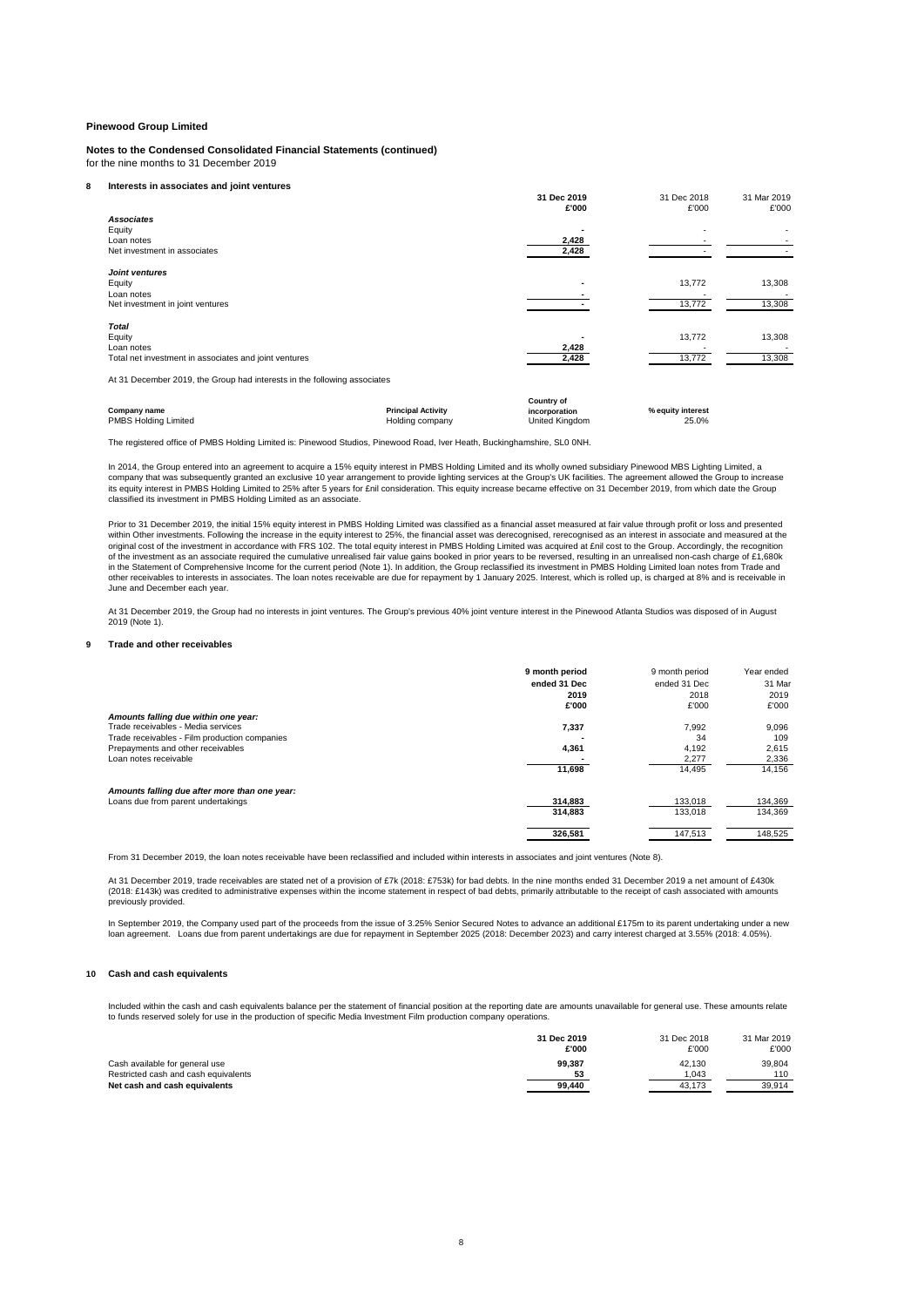#### **Notes to the Condensed Consolidated Financial Statements (continued)** for the nine months to 31 December 2019

#### **11 Share capital**

| Issued, called up and fully paid                                                         | 31 Dec 2019 | 31 Dec 2018 | 31 Mar 2019 |
|------------------------------------------------------------------------------------------|-------------|-------------|-------------|
|                                                                                          | £'000       | £'000       | £'000       |
| 57,409,926 Ordinary shares of 0.001p each (2018: 57,409,926 Ordinary shares of 10p each) |             | 5.74        | 5.741       |

In order to increase distributable reserves, in September 2019 the Company completed a reduction of its share capital whereby (i) the entire amount of the Company's share premium account was cancelled and credited to Retained earnings, (ii) 20,436,072,037,040 ordinary shares which were issued by way of a bonus issue, part of which was used to<br>capitalise the Company's Merger and Capital rede

The Ordinary shares, which carry no right to fixed income, each carry the right to one vote at general meetings of the Company.

#### **12 Reserves**

#### *Share premium*

Consideration received for shares issued above their nominal value net of transaction costs. The share premium reserve was cancelled in full in September 2019.

#### *Other reserves* Other reserves comprised a Capital redemption reserve of £135k and a Merger reserve of £348k. Both reserves were utilised in full through the issue of bonus shares in September 2019

#### *Translation reserve*

Cumulative effect of the effect of foreign currency translation of operations with a functional currency other than Sterling in line with the Group's foreign currency translation accounting policy.

#### *Retained earnings*

Cumulative profit and loss net of distributions to owners.

| 13 | <b>Dividends</b>                                                    |       |                 | 9 month period<br>ended 31 Dec<br>2019<br>£'000 | 9 month period<br>ended 31 Dec<br>2018<br>£'000 | Year ended<br>31 Mar<br>2019<br>£'000 |
|----|---------------------------------------------------------------------|-------|-----------------|-------------------------------------------------|-------------------------------------------------|---------------------------------------|
|    | 2019 Interim dividend paid at 130.64p per share (2018: nil)         |       |                 | 75,000                                          |                                                 |                                       |
| 14 | Interest bearing loans and borrowings                               |       |                 |                                                 |                                                 |                                       |
|    |                                                                     |       |                 | 31 Dec 2019                                     | 31 Dec 2018                                     | 31 Mar 2019                           |
|    |                                                                     |       | <b>Maturity</b> | £'000                                           | £'000                                           | £'000                                 |
|    | <b>Current borrowings</b>                                           |       |                 |                                                 |                                                 |                                       |
|    | Asset financing                                                     |       |                 | 6                                               |                                                 | 171                                   |
|    | <b>Non-current borrowings</b>                                       |       |                 |                                                 |                                                 |                                       |
|    | Revolving credit facility                                           | (i)   | March 2025      |                                                 |                                                 |                                       |
|    | Asset financing                                                     |       | November 2019   |                                                 | 232                                             |                                       |
|    | 3.75% Senior Secured Notes                                          | (ii)  | December 2023   |                                                 | 245,409                                         | 247,945                               |
|    | 3.25% Senior Secured Notes                                          | (iii) | September 2025  | 548,581                                         |                                                 |                                       |
|    | Non-current drawn loan facilities                                   |       |                 | 548,581                                         | 245,641                                         | 247,945                               |
|    | Secured bank loan arrangement costs                                 |       |                 |                                                 | (1,282)                                         | (1,268)                               |
|    |                                                                     |       |                 | 548,581                                         | 244,359                                         | 246,677                               |
|    | Total current and non-current interest-bearing loans and borrowings |       |                 | 548,587                                         | 244.359                                         | 246.848                               |

The effective interest rates of the above loans and borrowings are: (i) Revolving credit facility - LIBOR plus variable margin; (ii) 3.75% Senior Secured Notes - 4.28%; (iii) 3.25% Senior Secured Notes - 3.49%.

In September 2019, the Group announced it had priced an offering of £550m aggregate principal amount of 3.25% Senior Secured Notes due September 2025. The proceeds of the offering were received on 25 September 2019 and were used to fully redeem the Group's existing £250m 3.75% Senior Secured Notes due December 2023, make a loan and dividend distribution to the Pinewood Group parent company and pay certain fees and expenses connected with the offering. The Group's super senior revolving credit facility of<br>£50m was also extended from May 2023 to March

On redemption of the Group's existing £250m 3.75% Senior Secured Notes and amendment of the revolving credit facility, an extinguishment charge of £5.9m was recorded in the income statement and presented within finance costs. Directly attributable costs of £6.4m were recognised at the inception of the £550m 3.25% Senior Secured Notes and are<br>being amortised as part of the effective interest arrangement costs were presented within loans and borrowings.

These facilities are secured on certain of the principal assets of the Group.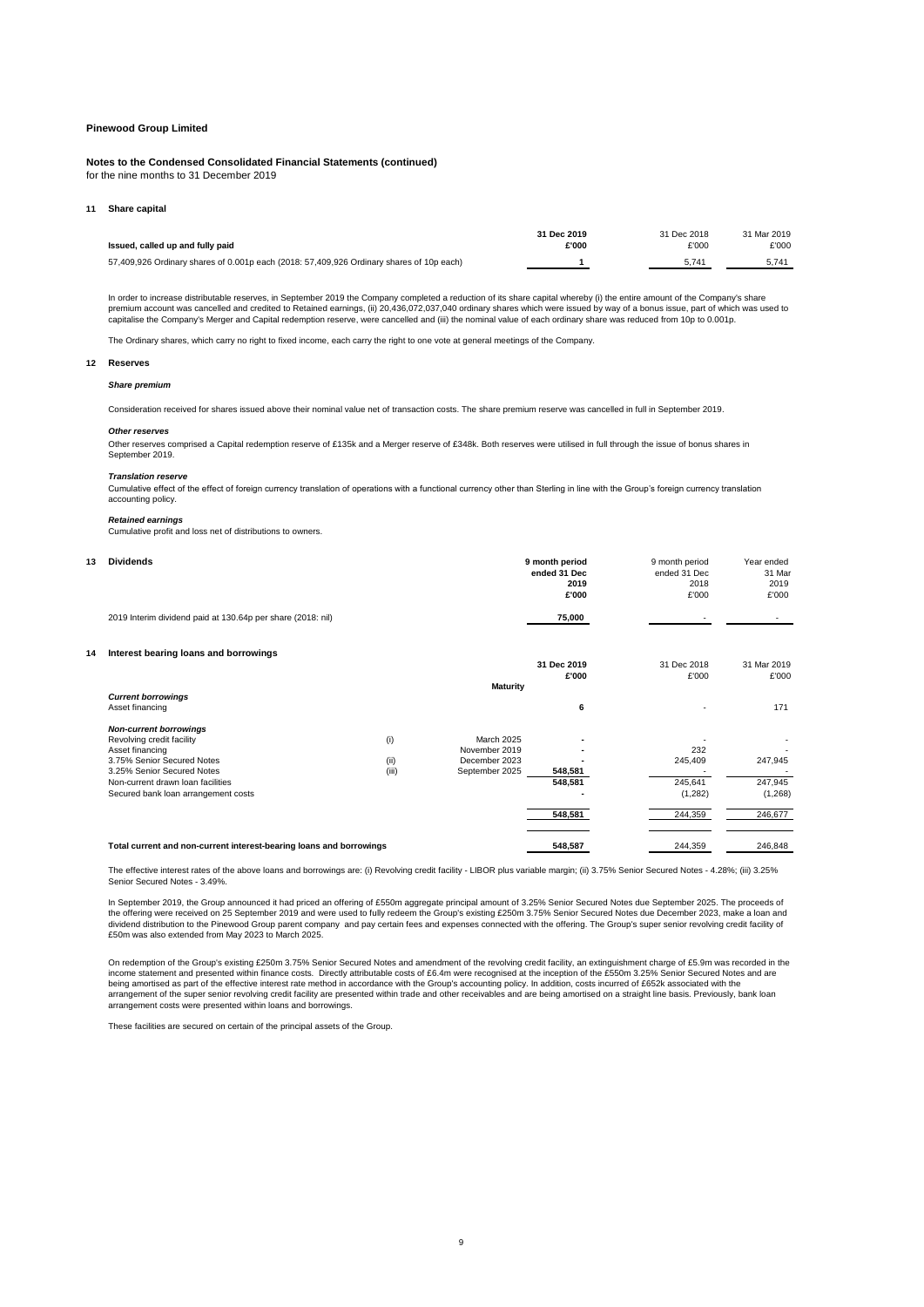## **Notes to the Condensed Consolidated Financial Statements (continued)** for the nine months to 31 December 2019

### **14 Interest bearing loans and borrowings (continued)**

## *Borrowing facilities*

The available but undrawn committed facilities are as follows:

| At 31 December 2019                                   | Within 1 year<br>£'000   | 1-4 years<br>£'000 | 5+ years<br>£'000 | Total<br>£'000 |
|-------------------------------------------------------|--------------------------|--------------------|-------------------|----------------|
| <b>Facilities:</b>                                    |                          |                    |                   |                |
| Bank overdraft                                        |                          |                    |                   |                |
| Revolving credit facility                             |                          | ٠                  | 50,000            | 50,000         |
| Asset financing facility<br>Loan notes                | 6                        | ٠                  | 550,000           | 6<br>550,000   |
| <b>Total facilities</b>                               | 6                        | ٠                  | 600,000           | 600,006        |
|                                                       |                          |                    |                   |                |
| Drawn Ioans:                                          |                          |                    |                   |                |
| Bank overdraft                                        |                          |                    |                   |                |
| Revolving credit facility<br>Asset financing facility |                          |                    |                   | (6)            |
| Loan notes                                            | (6)                      |                    | (550,000)         | (550,000)      |
| <b>Total drawn loans</b>                              | (6)                      | ä,                 | (550,000)         | (550,006)      |
|                                                       |                          |                    |                   |                |
| <b>Undrawn facilities:</b><br>Bank overdraft          |                          |                    |                   |                |
| Revolving credit facility                             |                          |                    | 50,000            | 50,000         |
| Asset financing facility                              |                          |                    |                   |                |
| Loan notes                                            |                          |                    |                   |                |
| <b>Undrawn committed facilities</b>                   | ٠                        | ä,                 | 50,000            | 50,000         |
| At 31 December 2018                                   | Within 1 year<br>£'000   | 1-4 years<br>£'000 | 5+ years<br>£'000 | Total<br>£'000 |
| <b>Facilities:</b>                                    |                          |                    |                   |                |
| Bank overdraft                                        |                          |                    |                   |                |
| Revolving credit facility                             |                          | 50,000             |                   | 50,000         |
| Asset financing facility                              |                          | 232                |                   | 232            |
| Loan notes                                            |                          | 250,000            |                   | 250,000        |
| <b>Total facilities</b>                               | ÷.                       | 300,232            | ٠                 | 300.232        |
| Drawn Ioans:                                          |                          |                    |                   |                |
| Bank overdraft                                        |                          |                    |                   |                |
| Revolving credit facility                             |                          |                    |                   |                |
| Asset financing facility                              |                          | (232)              |                   | (232)          |
| Loan notes                                            | $\overline{\phantom{a}}$ | (250,000)          |                   | (250,000)      |
| <b>Total drawn loans</b>                              | ٠                        | (250, 232)         | ٠                 | (250, 232)     |
| <b>Undrawn facilities:</b>                            |                          |                    |                   |                |
| Bank overdraft                                        |                          |                    |                   |                |
| Revolving credit facility                             |                          | 50,000             |                   | 50,000         |
| Asset financing facility                              |                          |                    |                   |                |
| Loan notes                                            |                          |                    |                   |                |
| Undrawn committed facilities                          | ٠                        | 50,000             | ٠                 | 50,000         |

## **15 Derivative financial instruments**

The Group's interest rate swaps are recognised as derivative financial instruments. Fair value movements are recognised in the income statement within interest receivable and<br>similar income or interest payable and similar

|                                                         |                 | 31 Dec 2019 | 31 Dec 2018 | 31 Mar 2019 |
|---------------------------------------------------------|-----------------|-------------|-------------|-------------|
|                                                         | <b>Maturity</b> | £'000       | £'000       | £'000       |
| Financial liabilities carried at fair value:            |                 |             |             |             |
| Non-current derivative financial instrument liabilities |                 | 2.241       | .752        | 2.206       |
|                                                         |                 | 2.241       | 1.752       | 2.206       |
|                                                         |                 |             |             |             |

#### *Interest rate swaps*

To minimise the volatility in cash flows from a change in LIBOR, the Group held interest rate swaps designated as hedges against drawn debt obligations as detailed below.

| Effective interest rate % | <b>Maturity</b> | 31 Dec 2019<br>£'000 | 31 Dec 2018<br>£'000 | 31 Mar 2019<br>£'000 |
|---------------------------|-----------------|----------------------|----------------------|----------------------|
| 2.00% + variable margin   | 30 April 2025   | 25,000               | 25,000               | 25,000               |
| 2.08% + variable margin   | 30 April 2022   |                      | 25,000               | 25,000               |
| 2.16% + variable margin   | 30 April 2022   | 25,000               |                      |                      |
|                           |                 | 50.000               | 50,000               | 50,000               |

The Group's economic hedges of interest rate risk are treated as derivative financial instruments and fair value movements are recognised in the income statement.

The interest swap finance costs are charged to the income statement when the swap is payable. The swaps are payable on a quarterly basis.